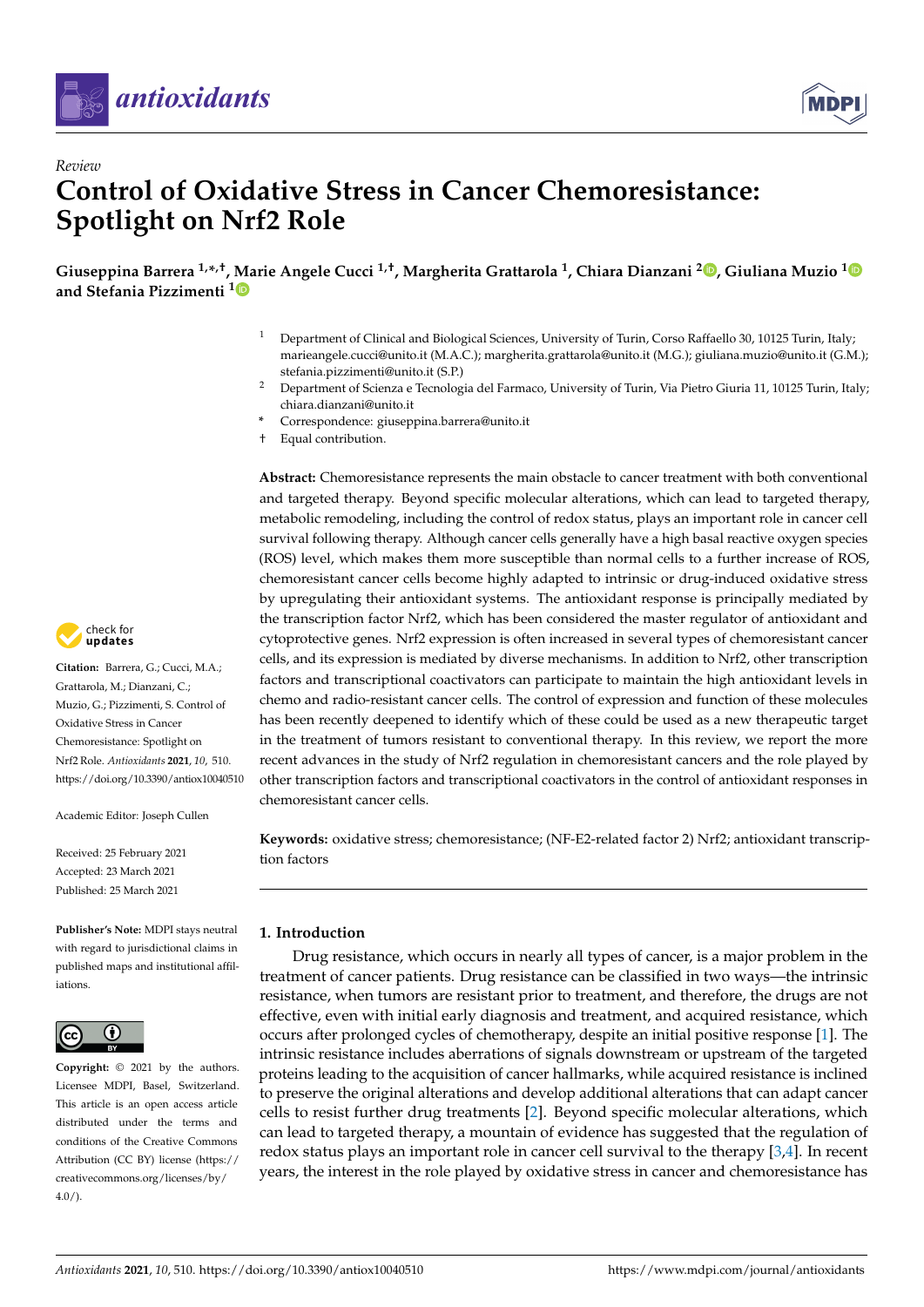<span id="page-1-0"></span>

increased enormously, as shown by the growing number of scientific publications devoted to these aspects (Figure [1\)](#page-1-0).

**ARTICLES PER YEAR** 

**Figure 1.** Number of articles per year, reported on PubMed, entering the search filter: "oxidative stress AND cancer" (bar<br>and the contract of the contract of the contract of the contract of the contract of the contract o graph; Y-axis on the left side) or "oxidative stress AND cancer AND chemoresistance" (line graph; Y-axis on the right side)<br>in title and (ar shatract chemoresistance" (line graph; *Y*‐axis on the right side) in title and/or abstract. in title and/or abstract.

increasing the antioxidant potential of chemoresistant tumors. In this review, we examined diverse molecular and biochemical changes involved in

## 2. Oxidative Stress in Cancer Cells

**2. Cancer**, chronic inflammation, atherosclerosis, and neurodegenerative diseases. Oxidative stress describes the imbalances in redox couples, such as reduced to oxidized glutathione (GSTT) GSSG) of INADITITINADI + Tatios, leading to all filterate of molecules emiched<br>with one or more oxygen atoms that are considered markers of oxidative stress [\[5\]](#page-11-4). The most important representatives of these reactive oxygen species (ROS) are superoxide anion ( $O_2$ <sup>•–</sup>), perhydroxyl radical (HO<sub>2</sub><sup>•</sup>), hydrogen peroxide (H<sub>2</sub>O<sub>2</sub>), and hydroxyl rad-ical (°OH) [\[6\]](#page-11-5). ROS can be generated by either enzymatic or non-enzymatic processes. Enzymatic ROS formation includes the production of superoxide anion from the mitochon-<br>Light algebras the property design an its greed with a give the problem of substitute the mitocholist erial clearen danspert chant, or no production via necemanidae duchine dinaeteoidee<br>phosphate (NADPH) oxidases, xanthine oxidase, and cyclooxygenases. Non-enzymatic formation of ROS comprises the generation of hydroxyl radicals from  $H_2O_2$  in the Fenton or Haber–Weiss reac[tio](#page-11-6)ns [7]. To maintain the ROS at a nontoxic level, cells possess both small molecules, such as glutathione and urate, and several antioxidant enzymes such as super-<br>with the conduction of the conduction of the conduction of the conduction of the conduction of the conduction o phosphate disinduses, whistop, and cu<sub>l</sub> zhoop, which are located in the innochonana and the cytosol, respectively [\[8\]](#page-11-7), catalase, glutathione peroxidase (GPX), glutathione reductase, and heme oxygenase (HO) [\[6\]](#page-11-5). ROS are a major cause of the alteration of macromolecules and can influence various cancer hallmarks acting as a double-edged sword in cancer [\[9\]](#page-11-8). Indeed, a small increase in oxidative stress is functional for cancer cells since ROS are essential for various biological functions, including cell survival and proliferation. Generally,<br>sensor sells gaves at a BOS lavel biology then normal sells due to BOS af non-mitochondrial origin [\[10\]](#page-11-9), pro-growth and pro-inflammatory factors [\[11\]](#page-11-10), dysfunction of mitochondria or reductase, and heme oxygenase (HO) [6]. ROS are a major cause of the alteration of Oxidative stress is involved in various and numerous pathological states including (GSH/GSSG) or NADPH/NADP+ ratios, leading to an increase of molecules enriched drial electron transport chain, or its production via nicotinamide adenine dinucleotide oxide dismutases, MnSOD, and Cu/ZnSOD, which are located in the mitochondria and cancer cells present a ROS level higher than normal cells due to ROS of non-mitochondrial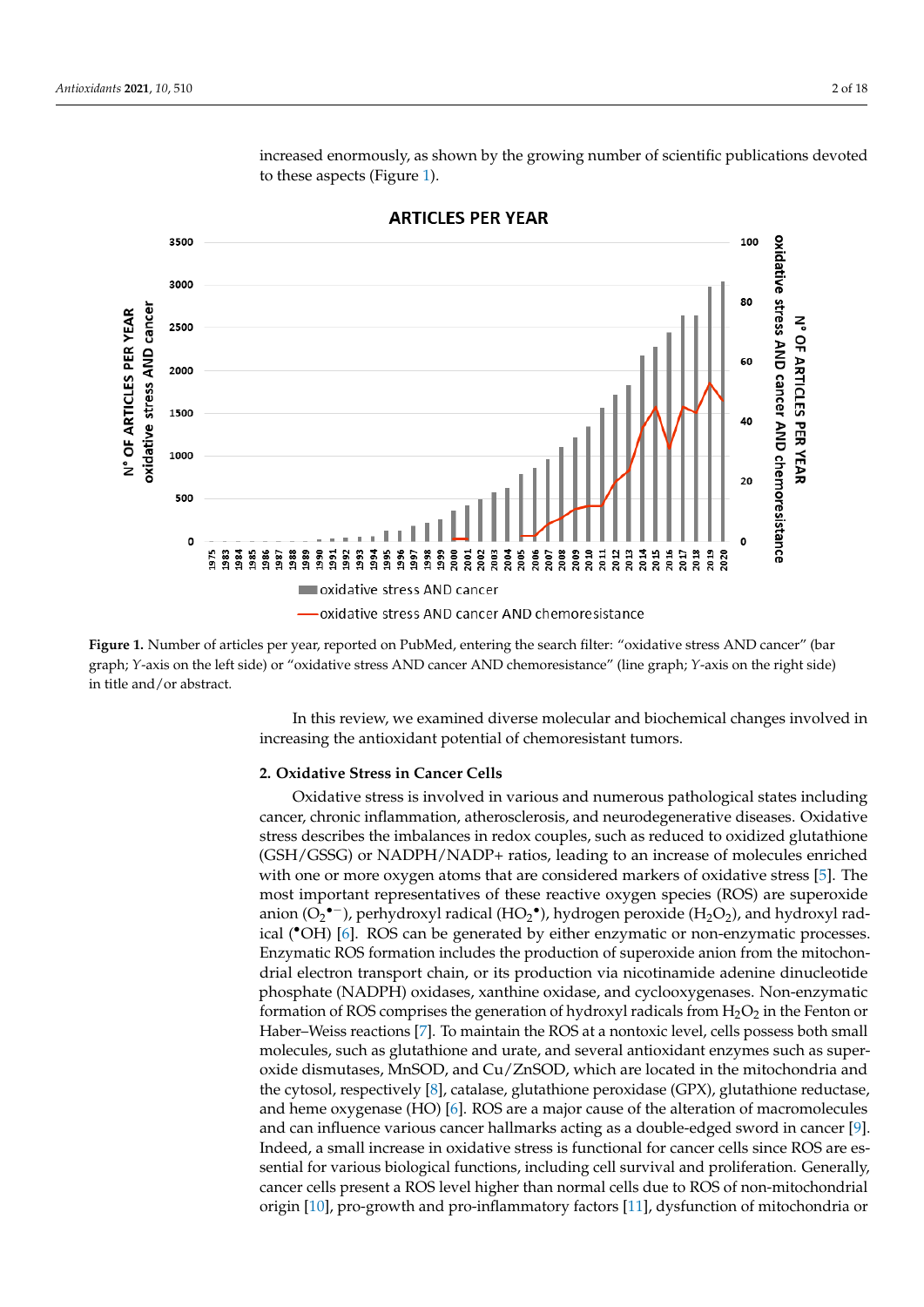peroxisomes [\[12\]](#page-11-11), altered metabolism, and hypoxia [13]. At the same time, cancer cells have a marked antioxidant capacity that helps them in maintaining the redox balance at nontoxic<br>http://www.cancer cells.com/www.cancer cells by induction to other mechanisms, which reduces the mechanisms of levels (Figure [2\)](#page-2-0). On the other hand, the high basal ROS levels make cancer cells more  $\frac{1}{2}$ . On the other hand, the high-basal ROS is very hadded cancel cells note susceptible than normal cells to a further increase of ROS [\[14\]](#page-11-13). Indeed, a ROS increase may push cancer cells beyond the life threshold, leading to the activation of different cell death pathways, thus limiting the cancer progression [\[15\]](#page-11-14). Among these pathways, a mountain of evidence strongly suggests that ROS-induced autophagic cell death may play an important role [\[16,](#page-11-15)[17\]](#page-11-16). Indeed, it has been demonstrated that ROS upregulates the expression of autophagy-related genes (ATGs), such as beclin-1 [\[18\]](#page-11-17) and ATG4 [\[19\]](#page-11-18).

<span id="page-2-0"></span>

 $\overline{\mathcal{O}}$  on the basis of these observations, the use of radiations, the use of radiation therapy or drugs that further

**Figure 2.** Oxidant and antioxidants in redox homeostasis in normal, cancer, and chemoresistant cancer cells. (A) Normal<br>sells have a gention with the top deticate and discipation to accident for a sold and sold detects (B higher steady-state levels of oxidant species, counterbalanced by increased antioxidant capacity. (C) Chemoresistant cancer Faulty cells up-regulate the antioxidant defenses to counteract oxidant species. counterbalance antioxidant capacity. (**C**) Chemoresistant capacity. (**C**) Chemoresistant cancer cancer control up and capacity. (**C**) Chemoresistant cancer control up to  $\mathbf{C}$ cells keep constant oxidant production and elimination to maintain a favorable redox balance. (**B**) Cancer cells exhibit

On the basis of these observations, the use of radiation therapy or drugs that further apeutic drugs, such as cisplatin, etoposide, paclitaxel, doxorubicin, and bortezomib, in<br>1111 11206 1111 11206 1121 1121 1122 112 able to deplete reduced glutathione (GSH) or inhibit antioxidant enzymes, such as superoxide dismutase (SOD) or thioredoxin reductase (TRX), have been tested as anticancer agents [\[21\]](#page-11-20). Recently, anticancer therapies that induce oxidative stress by increasing the amount of ROS and/or inhibiting antioxidant levels have received great attention. induce ROS in cancer cells has been explored as a therapeutic option [\[20\]](#page-11-19). Many chemotheraddition to other mechanisms, kill cancer cells by inducing high ROS levels. Other drugs,

## **3. Oxidative Stress and Chemoresistance**

Chemoresistant cancer cells become highly adapted to intrinsic or drug-induced oxitive stress by upregulating their antioxidant systems  $[22,23]$  $[22,23]$  (Figure 2). In a recent review, Sferrazzo et al. reported that HO-1 overexpression is involved in chemotherapy<br>cod as die the recent assistance of basin tempers arch as a semple tempe as a dellable tempe meningioma, and astrocytoma [\[24\]](#page-11-23). Other studies, regarding non-small-cell lung carcinoma (NSCLC) and small cell lung carcinoma (SCLC) cell lines, demonstrated that high levels of antioxidants were associated with decreased platinum–DNA binding and intracellular platinum accumulation, increasing cisplatin resistance [\[25](#page-11-24)[,26\]](#page-11-25). Accordingly, the reduction<br>
and the latter of the latter of the latter of the latter of the latter of the latter of the latter of the lat of cellular antioxidants, namely, GSH content, sensitized cancer cells to cisplatin [\[27\]](#page-11-26). The and radiotherapy resistance of brain tumors such as neuroblastoma, medulloblastoma,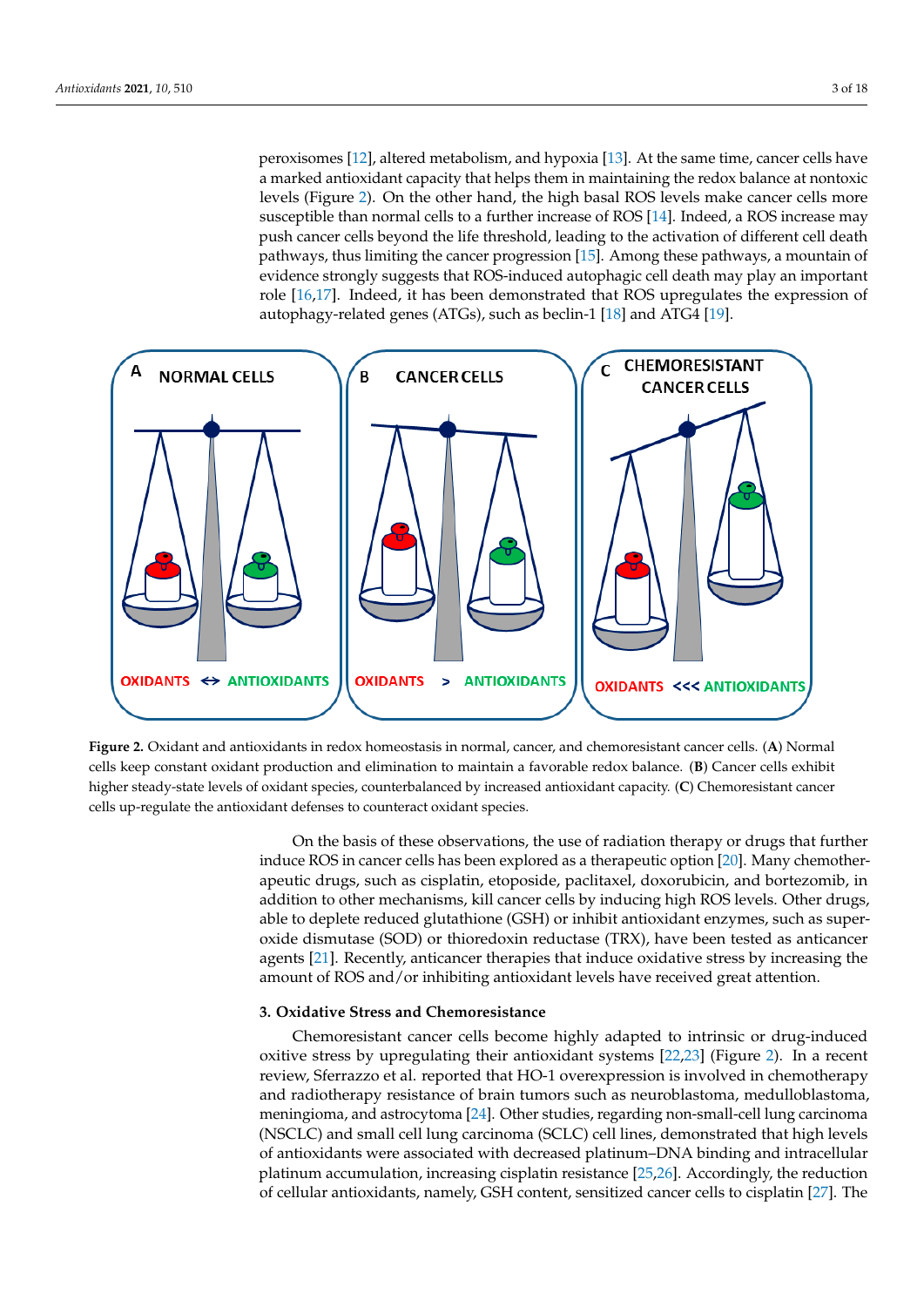malignant mesothelioma cells also presented higher levels of SOD mRNA and activities, together with elevated catalase and GSH levels, compared to nonmalignant mesothelial cells, and were more resistant to  $H_2O_2$  and epirubicin treatments [\[28\]](#page-11-27). Analogously, high levels of GSH preserved cells from platinum drug toxicity [\[29\]](#page-11-28).

Increased antioxidant content was also demonstrated in multidrug-resistant breast cancer cells that presented increased thiols and reduced lipoperoxidation [\[30\]](#page-11-29). In agreement with these observations, chemotherapy response in patients with primary breast cancer demonstrated that reduced oxidative stress levels might compromise the effectiveness of adjuvant chemotherapy [\[31\]](#page-11-30). The upregulation of xCT, a downstream target gene of Nrf2, responsible for the import of cysteine to support GSH synthesis, is a general feature of chemoresistant breast cancer cells. We demonstrated that the downregulation of xCT, altered cancer stem cells (CSC) intracellular redox balance, suggesting that xCT plays a functional role in CSC biology [\[32\]](#page-12-0). In addition, xCT has been implicated in multidrug resistance of lung cancer [\[33\]](#page-12-1), and in cisplatin resistance in ovarian cancer cells [\[34\]](#page-12-2).

Although oxidative stress can be one of the major causes underlying hepatocellular carcinoma (HCC) development by driving DNA damage production and altered protein expression, in HCC patients, the increased expression of Nrf2, the master regulator of antioxidant genes, accompanied the increase of 8-hydroxyguanosine (8-OHdG) lesions, which was found to be associated with poor survival [\[35\]](#page-12-3). Moreover, in Hepa-1 and HepG2 liver cancer cells, Nrf2 mediated the expression of the antiapoptotic gene Bcl-xL preventing apoptosis and promoting drug resistance [\[36\]](#page-12-4).

Pancreatic cancer is an extremely aggressive, chemo-resistant tumor, and its invasive and refractory nature to therapeutic intervention makes it one of the worst prognosis cancers. It has been reported that the expression of Nrf2 is upregulated in pancreatic cancer cell lines and ductal adenocarcinomas, indicating a greater intrinsic capacity of these cells to respond to stress signals and to resist chemotherapeutic interventions [\[37\]](#page-12-5). Accordingly, the inhibition of Nrf2 signaling, by using digoxin, reversed chemoresistance of gemcitabine-resistant pancreatic cancer [\[38\]](#page-12-6).

The increase of antioxidant response by Nrf2 is also involved in chemoresistance of colon cancer cells, where the inhibition of either Nrf2 or Her2, alone and in combination, caused a significant increase in oxaliplatin-induced cytotoxicity and apoptosis with a maximum effect in SW480/Res cells having low Her2 and Nrf2 expression levels [\[39\]](#page-12-7).

In prostate cancer cells, the induction of GSH levels by USP2a, a deubiquitinating enzyme overexpressed in prostate adenocarcinomas, leads to chemoresistance to typically pro-oxidant agents, such as cisplatin, doxorubicin, and docetaxel taxane [\[40\]](#page-12-8).

In bladder cancer cells, Nrf2 overexpression is associated with clinically relevant cisplatin resistance [\[41\]](#page-12-9). In our recent study in bladder cancer cells, we demonstrated that the increase of oxidative stress, linked to the inhibition of Nrf2 expression by treatment with Ailanthone (Aila), a natural active compound isolated from the Ailanthus altissima, inhibited cell growth and migration [\[42\]](#page-12-10). Similar results were obtained in cis-diamminedichloroplatinum (CDDP)-resistant ovarian cancer cells, together with the demonstration that Aila acts by increasing Nrf2 protein degradation [\[43\]](#page-12-11). Moreover, the use of carbosilane dendrimers loaded with siRNA targeting Nrf2 was able to overcome cisplatin chemoresistance in bladder cancer cells [\[44\]](#page-12-12).

In melanoma cells, high levels of Nrf2 and GSH have been individuated as key mediators of resistance to temozolomide [\[45\]](#page-12-13). An increase of oxidative stress can also reverse the resistance to PLX4032, a specific BRaf inhibitor, in BRaf V600E mutated melanoma cells [\[46\]](#page-12-14), and block the metastasis of sarcoma [\[47\]](#page-12-15). As far as it regards hematological tumors, it has been demonstrated that Nrf2 overexpression in acute myeloid leukemia (AML) cells was able to cause resistance toward cytarabine and daunorubicin, two common anticancer drugs used in this type of leukemia [\[48\]](#page-12-16).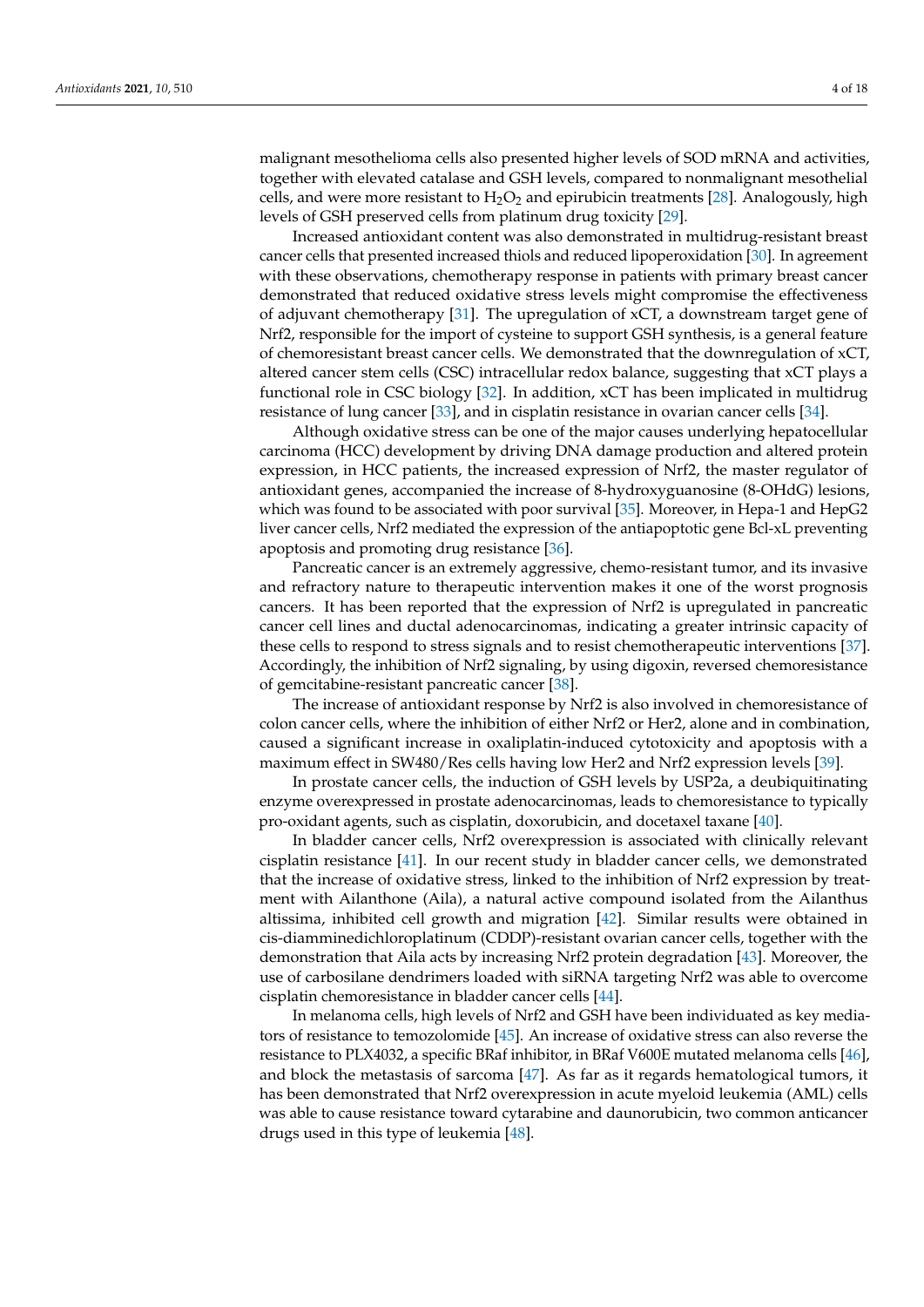## **4. Control of Nrf2 Transcription Factor in Chemoresistance**

In normal and cancer cells, the antioxidant response is principally mediated by the transcription factor Nrf2 (NF-E2-related factor 2), which has been considered the master regulator of antioxidant and cytoprotective genes [\[49\]](#page-12-17). Under physiological conditions, Nrf2 in the cytoplasm is bound by Kelch-like ECH-associated protein 1 (Keap1). Keap1 forms a complex with Cul3 and Rbx1, and this E3 ubiquitin ligase complex binds and ubiquitinates Nrf2, driving Nrf2 to proteasomal degradation [\[50\]](#page-12-18). When oxidative stress increases in the cell, the cysteine residues of Keap1 become oxidized, resulting in a conformational change of the Keap1–Nrf2 complex, which prevents Nrf2 ubiquitination [\[51\]](#page-12-19). The stabilized Nrf2 translocates in nuclei, heterodimerizes with small Maf proteins, and binds the antioxidant response element (ARE)/electrophile response element (EpRE), located within the promoter region of specific target genes, inducing the expression of a large number of cytoprotective proteins with antioxidant and detoxifying roles [\[52\]](#page-12-20).

Several studies have shown that the activation of Nrf2 promotes cancer progression [\[53\]](#page-12-21), invasion, metastasis [\[54\]](#page-12-22), and chemoresistance [\[55\]](#page-12-23). In recent years, the Keap1/Nrf2 system has attracted much interest from scientists in basic and clinical cancer research, which suggested that this system could represent a target for new therapeutic options [\[49\]](#page-12-17).

### *4.1. Nrf2 and Keap1 Genetic Alterations*

As discussed in the above paragraph, several types of chemoresistant tumors display high levels of Nrf2 expression, which often correlates with a worse prognosis. This increase may depend on the dysregulation of the Keap1/Nrf2 system due to the mutation of Keap1 that makes it unable to bind to Nrf2. These mutations have been found in lung [\[56\]](#page-13-0), gallbladder [\[57\]](#page-13-1), and ovarian cancers [\[58\]](#page-13-2). Mutations in the Nrf2 gene were also found in patients with squamous NSCLC and head and neck carcinoma, which expressed abnormal transcript variants from the NFE2L2 gene (encoding Nrf2), and encoded Nrf2 protein isoforms missing the Keap1 interaction domain. This loss of interaction with Keap1 resulted in an Nrf2 stabilization and induction, and an increase of Nrf2 transcriptional response [\[59\]](#page-13-3). Using a variety of computational methods, NFE2L2 mutations have been considered likely to drive lung, esophageal, cervical, bladder, and uterine cancers [\[60](#page-13-4)[,61\]](#page-13-5). By analyzing the patterns of mutational signatures in tumors of more than 8200 tumor-normal pairs and by integrating the driver predictions with information on somatic copy number alterations, Davoli et al. have designed Nrf2 as an oncogene [\[62\]](#page-13-6).

## *4.2. Altered Nrf2 Transcription*

Beyond genetic mutations in Keap1 and Nrf2 codifying genes, the high expression of Nrf2 can also be due to the upregulation of NFE2L2 gene transcription by K-Ras<sup>G12D</sup>, B-Raf<sup>V619E</sup>, and Myc<sup>ERT2</sup>. However, the precise regulatory mechanisms of this increase of Nrf2 transcription are still unknown [\[53\]](#page-12-21). It has been reported that Nrf2 can be activated by the K-Ras oncogene, conferring chemoresistance in NSCLC cells [\[63\]](#page-13-7). More recently, Liang et al. demonstrated that in K-Ras-driven pancreatic ductal adenocarcinoma (PDAC), Nrf2 expression can be regulated by protein interacting with never in mitosis A1 (PIN), which increases the promoter activity of Nrf2 upregulating its transcription [\[64\]](#page-13-8). Another transcription factor involved in Nrf2 expression is Forkhead box M (FOXM1) [\[65\]](#page-13-9). Interestingly, overexpression of FOXM1 is a common feature of most human cancers, and it is associated with disease progression and adverse prognosis in multiple human cancer types [\[66\]](#page-13-10). Moreover, abnormal activation of FOXM1 also contributes to drug resistance in cancers, including ovarian cancer, breast cancer, prostate cancer, nasopharyngeal carcinoma, acute myeloid leukemia, and colorectal cancer [\[67–](#page-13-11)[72\]](#page-13-12). Although in these cancers a direct correlation between FOXM1 overexpression and the increase of Nrf2 protein was not investigated, we can postulate that this pathway could also contribute to the overexpression of Nrf2 in such chemoresistant cancers.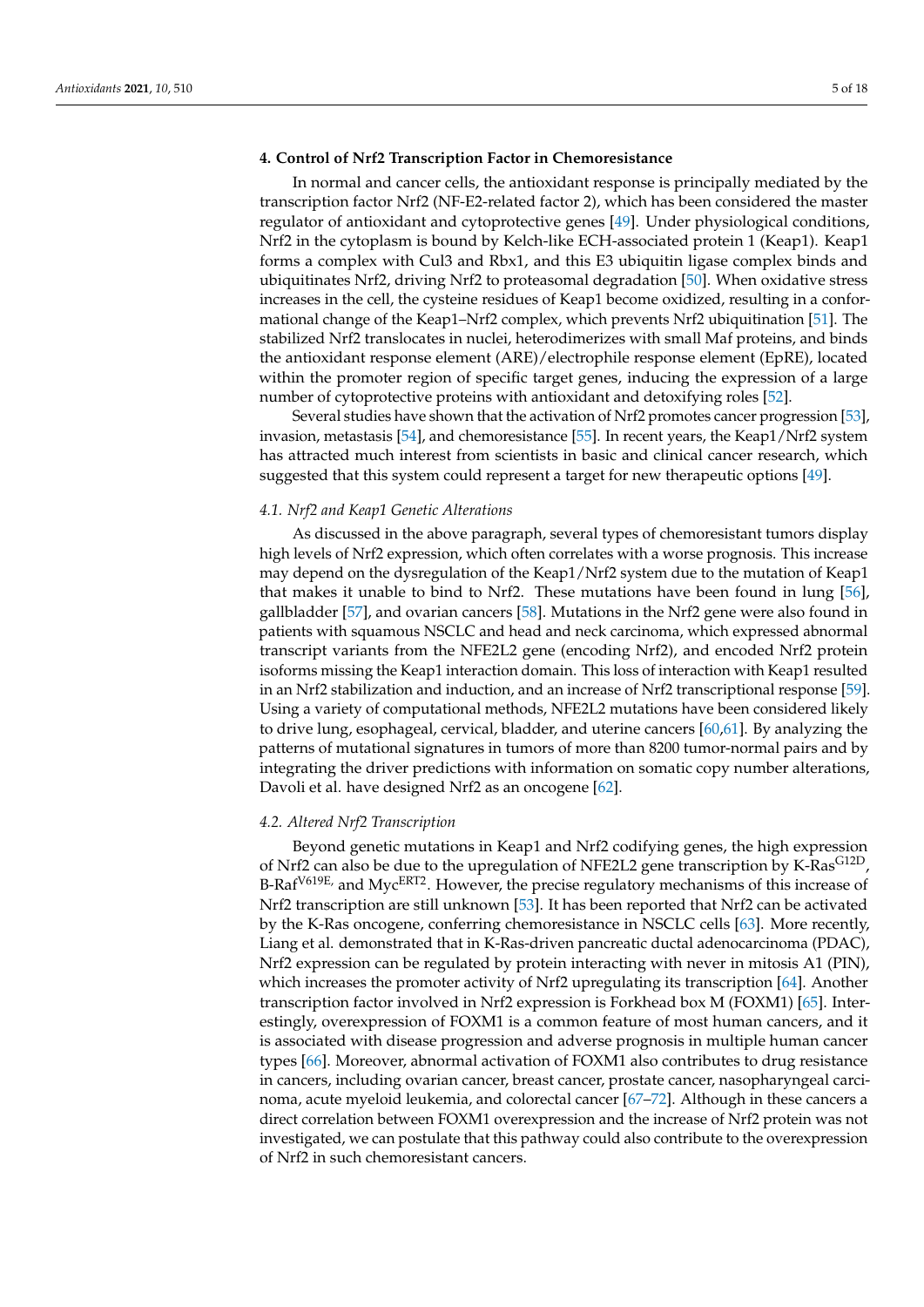A negative interaction between NF-kB transcription factor and Nrf2 promoter has been found by Rushworth et al. [\[73\]](#page-13-13). These authors demonstrated that NF-kB suppressed Nrf2 transcription and sensitized myeloid leukemia cells to cytarabine and daunorubicin.

### *4.3. Control of Nrf2 Protein Degradation*

Another mechanism involved in Nrf2 overexpression in chemoresistant cancers is the rate of degradation, depending on the balancing between ubiquitination and deubiquitination of Keap1 and Nrf2 proteins. E3 ubiquitin ligase complexes control the ubiquitination and proteasomal degradation of Nrf2 [\[74\]](#page-13-14). Recent evidence suggests that alteration in the Cul3–Keap1–E3 ligase complex, due to mutation of Nrf2 or Keap1, leads to constitutive activation of Nrf2, which contributes to chemoresistance [\[75\]](#page-13-15). Zhang et al., by screening a deubiquitinase (DUB) library, identified DUB3 as a stabilizer of Nrf2. DUB3 promotes Nrf2 stability and transcriptional activity by decreasing the K48-linked ubiquitination of Nrf2. Moreover, these authors demonstrated that ectopic expression of DUB3 caused Nrf2-dependent chemotherapy resistance in colon cancer cell lines [\[76\]](#page-13-16). Conversely, a deubiquitinase, USP15, has been found to deubiquitinate Keap1 and indirectly aggravate Nrf2 Lys-48-linked polyubiquitination, thus decreasing Nrf2 protein level [\[77\]](#page-13-17).

## *4.4. Epigenetic Regulation of Nrf2 Expression*

Extensive research has demonstrated that a potent mechanism of gene expression control is mediated through the function of short noncoding RNAs, especially for microR-NAs (miRNAs). Shi et al. reported that Nrf2 was the direct target gene of miR-340, which suppresses the Nrf2-dependent antioxidant pathway, suggesting that lower expression of miR-340 is involved in the development of CDDP resistance in hepatocellular carcinoma [\[78\]](#page-13-18). In accordance with these results, it has been demonstrated that miR-141 plays a key role in 5-FU resistance in hepatocellular carcinoma cells by downregulating Keap1 expression, thereby reactivating the Nrf2-dependent antioxidant pathway [\[79\]](#page-13-19). Other authors reported that miR-432-3p also downregulated Keap1, thus inducing an increase in Nrf2 activity, and overexpression of miR-432-3p resulted in a decreased sensitivity of esophageal squamous cell carcinoma cells to CDDP [\[80\]](#page-13-20).

### *4.5. Control of Nrf2 Activity by Bach1*

Like Nrf2, the transcription factor for BR-C, ttk and bab (BTB) and cap'n'collar (CNC) homology 1 (Bach1) belonging to the cap'n'collar (CNC) b-Zip family of proteins, binds to AREs in response to changes in redox states [\[51\]](#page-12-19). Bach1 functions as a molecular sensor of intracellular heme, tuning transcription to the fluctuation of heme levels [\[81,](#page-13-21)[82\]](#page-14-0), and, together with Nrf2 and the Maf transcription factors, control the expression of HO-1 and other antioxidant genes [\[83\]](#page-14-1). Bach1 competes with Nrf2 for binding to the AREs in oxidative stress-response genes. An increase of oxidative stress leads to the oxidation of heme-containing proteins, which release free heme with consequent degradation of Bach1, which exerts an antioxidant effect [\[84\]](#page-14-2). Bach1 may also activate transcription of several genes, including MMP1 and CXCR4, which are involved in inducing breast cancer metastasis [\[85\]](#page-14-3), and promotes lung cancer metastasis by activating hexokinase 2 and glyceraldehyde 3-phosphate dehydrogenase transcription, and by increasing glucose uptake, glycolysis rates, and lactate secretion [\[86\]](#page-14-4). Interestingly, cooperation between Nrf2 and Bach1 has been proposed in lung cancer metastatization. In this cancer model, Nrf2 activated a metastatic program by inhibiting the heme-degradation of Bach1 [\[54\]](#page-12-22).

The main mechanisms involved in the regulation of Nrf2 expression are illustrated in Figure [3.](#page-6-0)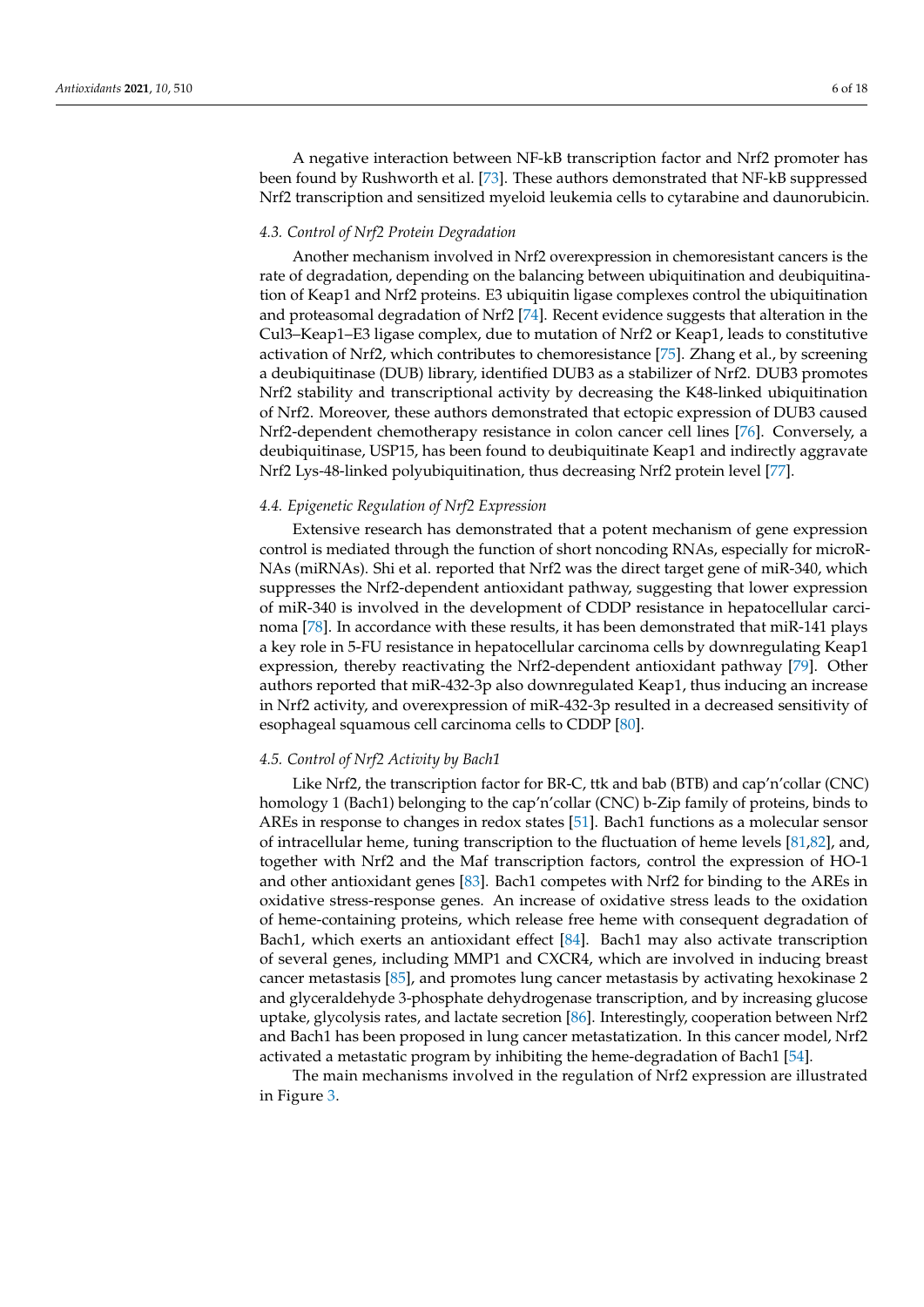<span id="page-6-0"></span>

**Figure 3.** Mechanisms of control of Nrf2 activity. **Figure 3.** Mechanisms of control of Nrf2 activity.

## **5. Other Transcription Factors Involved in Oxidative Stress Control 5. Other Transcription Factors Involved in Oxidative Stress Control**

Beyond Nrf2, other players participate to increase the antioxidant potential in Beyond Nrf2, other players participate to increase the antioxidant potential in chemoresistant cancer cells. Although Nrf2 controls the transcription of several antioxidant genes, it does not regulate directly the classic antioxidant genes SOD1 or SOD2, which instead are controlled by other transcription factors  $[87]$ .

## *5.1. NF‐kB Transcription Factor 5.1. NF-kB Transcription Factor*

A majority of the transcriptional activation of SOD2 is mediated through NF‐κB A majority of the transcriptional activation of SOD2 is mediated through NF-κB transcription factor [\[88\]](#page-14-6). Other authors reported that the antioxidant targets induced by NF‐κB include glutathione S‐transferase, metallothionein‐3, NAD(P)H dehydrogenase [quinone]1, HO-1, and glutathione peroxidase-1 [\[89\]](#page-14-7). NF-κB is also involved in the control [quinone]1, HO‐1, and glutathione peroxidase‐1 [89]. NF‐κB is also involved in the control of inflammation [\[90\]](#page-14-8), apoptosis [\[91\]](#page-14-9), epithelial to mesenchymal transition [\[92\]](#page-14-10), and induc- $\frac{1}{2}$  of inflammation [90], αροφτόσιο [91], epithelial to mesenchymal transition [92], and made tion of MDR1/P-gp expression [\[93\]](#page-14-11). NF-κB may play a protective role under conditions of induction of MDR1/P‐gp expression [93]. NF‐κB may play a protective role under oxidative stress by suppressing ROS accumulation and its activation prevents oxidative  $\epsilon$  stress-induced apoptosis by inducing MnSOD and thioredoxin levels [\[94\]](#page-14-12). Much evidence over the last few years have indicated that most chemotherapeutic agents activate NF-κB in in vitro and in vivo experiments, and this transcription factor has been identified as a key player in resistance mechanisms [\[95\]](#page-14-13). Indeed, NF-kB inhibition increases the sensitivity of cancer cells to the apoptotic action of chemotherapeutic agents [\[96\]](#page-14-14). Recent studies showed that NF-κB inhibitors in combination with cytotoxic compounds improved chemotherapy sensitivity in pancreatic cancer [\[97\]](#page-14-15), and the inhibition of TRAF6/NF-κB p65/P-gp axis by miR-146a-5p suppressed PDAC cell proliferation and sensitized PDAC cells to gemcitabine chemotherapy [\[98\]](#page-14-16). In addition, inhibition of NF-kB by Bufalin, a digoxin-like component of traditional Chinese medicine, can reverse MDR1/P-gp-mediated multi-drug resistance in colorectal carcinoma [\[99\]](#page-14-17). NF-κB include glutathione S-transferase, metallothionein-3, NAD(P)H dehydrogenase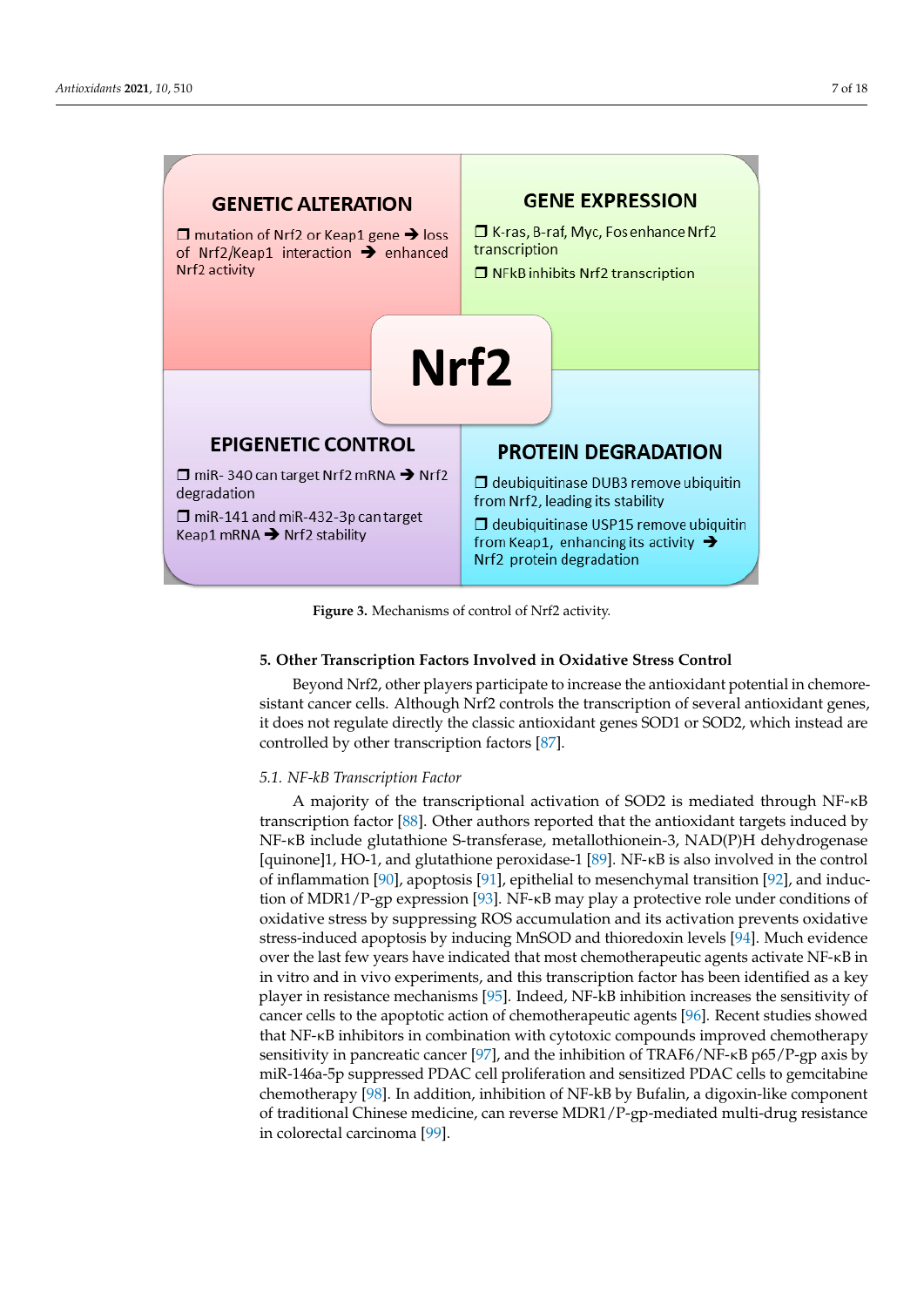## *5.2. FOXO Family of Transcription Factors*

The transcription factors of the forkhead box, class O (FOXO) family is also involved in the regulation of the expression of genes coding for antioxidant enzymes, including catalase, sestrins, and SOD1 and 2 [\[100](#page-14-18)[,101\]](#page-14-19). FOXO activity can be modulated at multiple levels, including posttranslational modifications, interaction with coregulators, alterations in FOXO subcellular localization, protein synthesis, and stability. Moreover, transcriptional and posttranscriptional control of the expression of genes coding for FOXOs is sensitive to ROS [\[102\]](#page-14-20). The transcription factor FOXO3, a member of the FOXO family, is involved in apoptosis induction and drug resistance, and longevity [\[103\]](#page-14-21). Although FOXO3 has been characterized as a tumor suppressor gene based on its anti-proliferative and pro-apoptotic functions, an increasing number of studies describe its involvement in chemoresistance of different cancer types, including myeloid leukemia, glioblastoma, pancreatic cancer, and neuroblastoma [\[104–](#page-14-22)[109\]](#page-15-0). The proposed mechanisms, adopted by FOXO3 to promote chemoresistance, are diverse, and rarely regard the reduction of oxidative stress by FOXO upregulation. In glioblastoma, FOXO3 triggers chemoresistance via the regulation of βcatenin [\[107\]](#page-14-23). In glioma stem cells, FOXO3 is involved in radiotherapy resistance, as its inhibition enhances the response to radiotherapy [\[110\]](#page-15-1). In metastatic colorectal cancer cells, Yu et al. reported that FOXO3a directly binds to the c-Myc promoter and activated the transcription of the c-Myc gene and thus participated in regulating of c-Myc downstream genes and activating cetuximab resistance [\[111\]](#page-15-2). Drug resistance is also mediated by the FOXO–FOXM1 axis, thereby promoting tumorigenesis and cancer progression [\[112\]](#page-15-3).

## *5.3. AP-1 Transcription Factors*

AP-1 represents a family of dimeric transcription factors that exert antioxidant effects through the induction of genes that scavenge ROS, synthesize GSH, suppress levels of free iron, and metabolize pro-oxidant xenobiotics [\[113\]](#page-15-4). AP-1 transcriptional activity, which can be activated by  $H_2O_2$ , cytokines, etc., is mediated mainly by JNK and p38 MAP kinase cascades [\[114\]](#page-15-5) and regulates a wide range of cellular processes, including proliferation, differentiation, and apoptosis [\[115](#page-15-6)[,116\]](#page-15-7). However, the role of AP-1 in tumor development and/or chemoresistance is not clear and depends on the cell type and its differentiation state, tumor stage, and the genetic background of the tumor [\[116\]](#page-15-7). Indeed, it has been demonstrated that downregulation of AP-1 expression induced apoptosis and inhibited MMP-2 expression in SCC9 cells in vitro [\[117\]](#page-15-8). Moreover, the inhibition of the Raf-1/AP-1 pathway caused a reduction of P-glycoprotein (P-gp) expression and improved the drug sensitivity [\[118\]](#page-15-9). The rapid and sustained downregulation of c-fos and the translocation inhibition of its homodimers AP-1 may contribute to the drug-sensitive effects by activating X-linked inhibitor of apoptosis protein (XIAP) in MCF7 breast cancer cells [\[119\]](#page-15-10). Although AP-1 can be activated by oxidative stress and exerts antioxidant effects, its role in regulating antioxidant responses in chemoresistance has not yet been fully elucidated.

### *5.4. P53 Transcription Factor*

A very important role in maintaining antioxidant levels in the cells is played by mutant p53, which can act by activating Nrf2 or other transcription factors [\[120\]](#page-15-11). Recently, Lisek et al. demonstrated that missense mutant protein 53 interacts with Nrf2 and contributes to activating or repressing specific components selectively of its transcriptional program, thereby promoting a pro-survival oxidative stress response that allows cancer cells to survive with high levels of intracellular ROS [\[121\]](#page-15-12). The activation of Nrf2 by mutated p53 is associated with poor prognosis in breast cancer patients and includes genes, such as thioredoxin (TRX); in contrast, mutated p53 represses other Nrf2 targets, including heme oxygenase 1 (HMOX1), that can have cytotoxic effects in cancer cells [\[122\]](#page-15-13). Mutated p53 promotes cancer cell survival under tumor- and therapy-associated stress conditions by inhibiting the apoptotic and autophagic responses. Moreover, mutated p53 is involved in the resistance to chemotherapy in head and neck squamous cell carcinoma (HNSC) through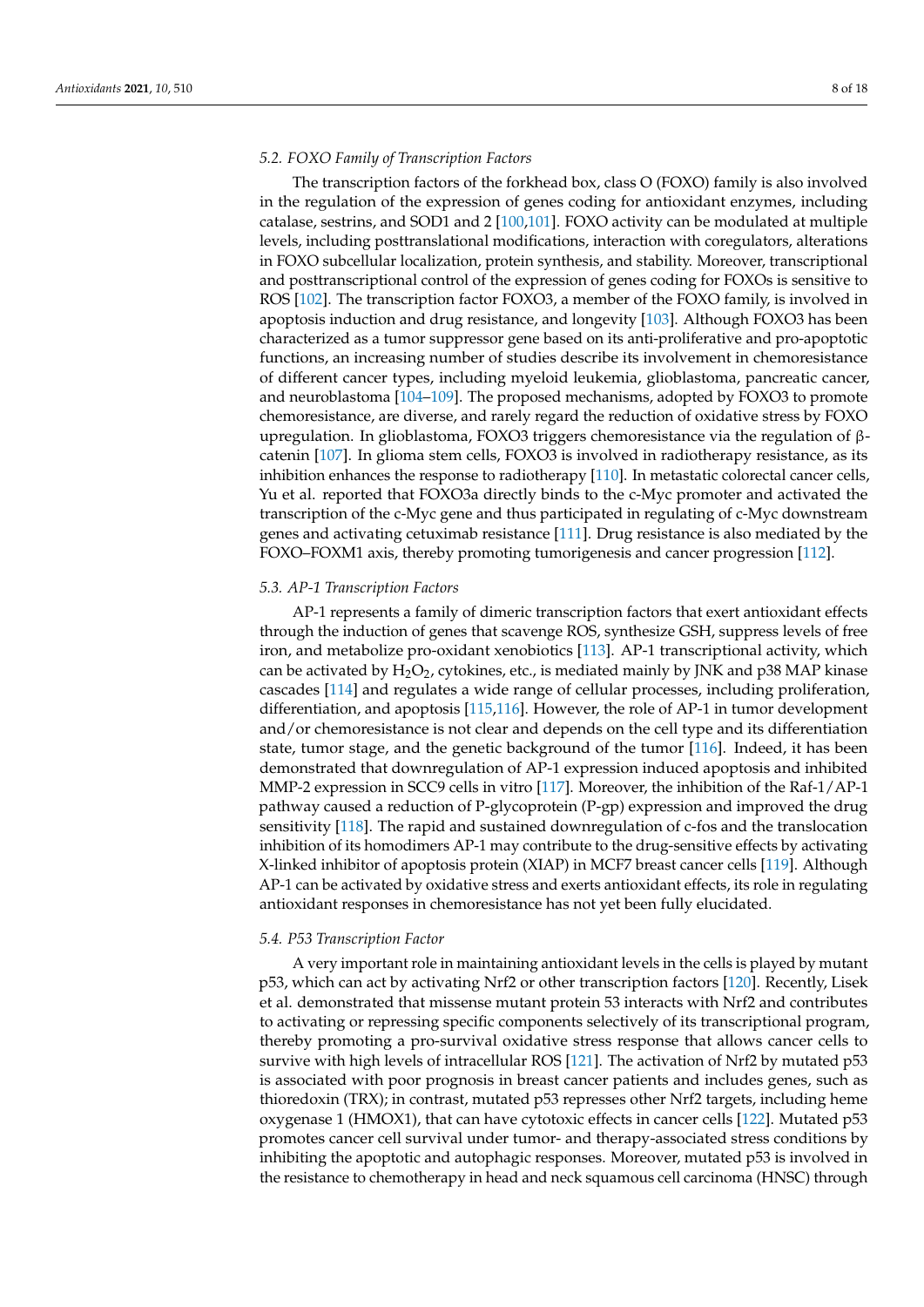the inhibition of the p73 pro-apoptotic transcriptional program [\[123\]](#page-15-14), or the blocking of caspase 9 activity [\[124\]](#page-15-15) and caspase 9-mediated activation of mitochondrial caspase 3 [\[125\]](#page-15-16).

## *5.5. PGC-1a and YAP Transcriptional Coactivators*

PGC-1a transcriptional coactivator is a master regulator of mitochondrial biogene-sis [\[126\]](#page-15-17). PGC-1 $\alpha$  increases oxidative phosphorylation (OXPHOS) by activating PPAR $\gamma$ and nuclear respiratory factors 1 and 2, and also increases antioxidant capacity and decreases mitochondrial production of ROS by activating uncoupling protein-1 and -2 and stimulating mitochondrial biogenesis [\[127\]](#page-15-18). Although the exact role of  $PGC-1\alpha$  in cancer is not entirely understood, since it can be upregulated or downregulated in diverse cancer types [\[128\]](#page-15-19), its role in chemoresistance has been reported. Paku et al. demonstrated that sirtuin 3 (SIRT3) increased colorectal cancer cell chemoresistance through SOD2 and PGC-1α up-regulation, and SIRT3 inhibition sensitized cancer cells to the chemotherapy [\[129\]](#page-15-20). Cruz-Bermúdez et al. reported that SCLC cells, with increased PGC-1a, induced by ZLN005 treatment, showed reduced cisplatin-driven apoptosis, whereas PGC-1α interference increased cisplatin sensitivity [\[130\]](#page-15-21).

Another transcriptional coactivator, yes-associated protein 1(YAP), a key component of the Hippo tumor-suppressor pathway [\[131\]](#page-15-22), is involved in chemoresistance and in the regulation of oxidative stress. Indeed, we demonstrated crosstalk between Nrf2 and YAP in bladder cancer cells and their involvement in chemoresistance [\[132\]](#page-15-23). We demonstrated that the impairing of YAP protein expression reduced GSH content and Nrf2 expression and the silencing of Nrf2, in addition to the depletion of GSH by buthionine sulfoximine (BSO) treatment, inhibited YAP expression. Finally, the silencing of either YAP or Nrf2 enhanced the sensitivity of chemoresistant bladder cancer cells to cytotoxic agents. In addition, YAP can activate the FOXO1 transcription factor to form a functional complex on the promoters of antioxidant genes and, through this mechanism, increase the antioxidant capacity of the cell. As a consequence, the inactivation of YAP, induced by Hippo activation, suppresses FOXO1 activity and decreases antioxidant gene expression [\[133\]](#page-15-24). Other authors reported that YAP silencing significantly enhanced autophagic flux by increasing RAC1 driven ROS and reduced the resistance to chemotherapeutic agents in hepatocarcinoma cells [\[134\]](#page-15-25). The involvement in chemoresistance of YAP has also been demonstrated by Bauzone et al., who found a crosstalk between YAP and retinoic acid (RAR)–retinoid X receptor (RXR), which promoted 5-fluorouracil resistance and self-renewal in colorectal cancer cells [\[135\]](#page-16-0). Analogously, the interaction between phosphatase SHP2 and YAP was involved in the chemoresistance of cholangiocarcinoma cell lines [\[136\]](#page-16-1). Moreover, Santoro et al. found that the YAP expression was suppressed, and the malignancy and treatment resistance of pancreatic cancer cells were reduced, after inhibition of glycogen synthase kinase (GSK3) [\[137\]](#page-16-2).

### **6. Pro-Oxidant Drugs and Antioxidant-Dependent Chemoresistance**

Several pro-oxidant chemotherapeutic drugs can induce acquired resistance by stimulating antioxidant responses in cancer cells. Among these prooxidant drugs, an important place is occupied by doxorubicin. Doxorubicin, widely used to treat various cancers such as brain tumors, thoracic cancers, breast, and esophageal carcinomas, etc., principally acts by inhibiting DNA topoisomerase II activity by forming DNA adduct and enhancing the production of ROS, which are important in triggering apoptosis through the mitochondrial pathway [\[138\]](#page-16-3). Recently, it has been demonstrated that doxorubicin chemoresistance also depends on its ability to stimulate Nrf2 signaling, thus protecting cells against cell death [\[139\]](#page-16-4).

Cisplatin (CDDP) is one of the most widely used platinum-based compounds for the treatment of various cancers, including, ovarian cancer, bladder cancer, head and neck cancer, and NSCLC. Despite a consistent rate of initial responses, cisplatin treatment often results in the development of chemoresistance. The cisplatin cytotoxic effect predominantly includes DNA damage, and, as a consequence, a blocking of cell division and an induction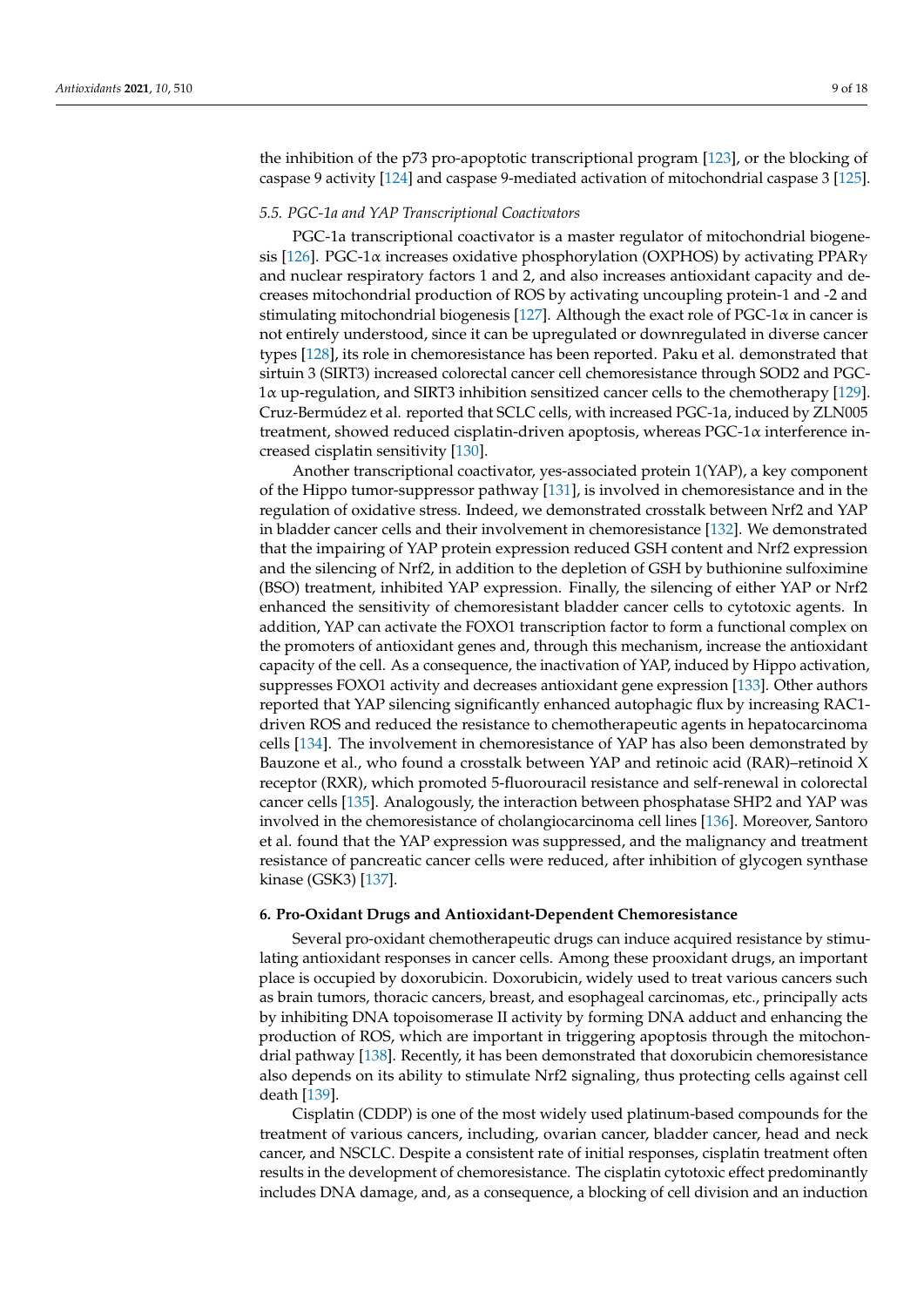of apoptosis. All these events are accompanied by an increase in oxidative stress [\[140\]](#page-16-5) due to cisplatin interaction with endogenous nucleophiles, including GSH, methionine, metallothionein, and other cysteine-rich proteins, resulting in the depletion of antioxidant reserves and the increase of oxidative stress [\[141,](#page-16-6)[142\]](#page-16-7). In this context, the inactivation of cisplatin action also depends on the acquired high expression of antioxidant protein networks, which promote drug resistance [\[143](#page-16-8)[,144\]](#page-16-9).

Arsenic trioxide  $(As<sub>2</sub>O<sub>3</sub>)$  is an anti-cancer drug approved by the US Food and Drug Administration to specifically treat acute promyelocytic leukemia, and it is also used to treat other malignancies, such as multiple myeloma and myelodysplastic syndromes [\[145\]](#page-16-10). Several types of evidence indicated that  $As_2O_3$  causes oxidative stress and, through this stimulus, can affect signal transduction and activation of transcription factors, associated with the redox condition of the cells, resulting in the stimulation of apoptosis [\[146\]](#page-16-11). In NSCLC, the resistance to  $As<sub>2</sub>O<sub>3</sub>$  therapy seems to be associated with enhanced Nrf2 activity [\[147,](#page-16-12)[148\]](#page-16-13). Moreover, it has been demonstrated that the cytotoxic effect of  $As_2O_3$ was decreased in acute promyelocytic leukemia cells treated with carnosic acid, a typical activator of Nrf2 [\[149\]](#page-16-14).

Paclitaxel is a microtubule-stabilizing chemotherapeutic drug. Its antitumor mechanisms are related to the disassembly of microtubules [\[150\]](#page-16-15) and the release of ROS from mitochondria [\[151\]](#page-16-16). It is used for the treatment of several cancers, including breast cancer, gastric cancer, NSCLCs, and cervical carcinoma. Paclitaxel resistance frequently occurs after paclitaxel treatment. After paclitaxel chemotherapy, patients showed a higher expression of antioxidant enzymes, such as HO-1 and serine hydroxy-methyltransferase, resulting in a decrease in ROS levels, which leads to chemoresistance [\[152\]](#page-16-17).

Gemcitabine (2',2'-difluoro 2'-deoxycytidine), a deoxycytidine analog, is widely used in the treatment of various solid tumors, in particular pancreatic cancer [\[153\]](#page-16-18). However, pancreatic cancer cells, which at first were sensitive to gemcitabine, developed resistance within a few weeks after treatment [\[154\]](#page-16-19). It has been widely demonstrated that the increase of antioxidants is closely involved in the chemoresistance of gemcitabine. Zarei et al. demonstrated that the overexpression of the antioxidant enzyme dehydrogenase 1 (IDH1) was sufficient to fully restore gemcitabine resistance in pancreatic ductal adenocarcinoma (PDAC) by reducing ROS levels [\[155\]](#page-16-20). Zhao et al. demonstrated that low ROS levels maintain the stemness and epithelial–mesenchymal transition (EMT) phenotypes in gemcitabine-resistant PADC cells [\[156\]](#page-16-21). Analogously with that observed in doxorubicintreated cancer cells, the gemcitabine resistance also depends on an increase in antioxidant genes Nrf2, SOD1, SOD2, catalase, and glutathione peroxidase 1 [\[157\]](#page-16-22).

Bortezomib (BTZ) is a proteasome inhibitor used as a single agent or in combination with conventional drugs, such as dexamethasone, in the treatment of multiple myeloma patients [\[158,](#page-16-23)[159\]](#page-17-0). Proteasome inhibition results in the accumulation of unfolded proteins, which trigger endoplasmic reticulum (ER) stress, which has been shown to cause cell death via multiple pathways including overproduction of ROS [\[160,](#page-17-1)[161\]](#page-17-2). In bortezomib-resistant myeloma cells, HO-1 mRNA levels were increased, compared to parent cells, and HO-1 inhibition restored the sensitivity to bortezomib [\[162\]](#page-17-3). Tibullo et al. showed that the increase of ROS formation by bortezomib treatment was accompanied by a significant overexpression of HO-1, and the inhibition of HO-1 nuclear translocation increased sensitivity to bortezomib [\[163\]](#page-17-4).

## **7. Nrf2 Inhibitors in the Treatment of Chemoresistant Tumors**

The increase of antioxidant defenses observed in several chemoresistant cancers led to the development of diverse research lines aimed to identify new compounds for treating cancers that do not respond to conventional therapy. In particular, some inhibitors of Nrf2 and its target products have been investigated [\[164\]](#page-17-5). Historically, some natural compounds have been used to potentiate the efficacy of ROS-inducing agents against chemoresistant cancers. One of the first natural compounds studied was brusatrol, a quassinoid from the plant *Brucea javanica* [\[165\]](#page-17-6). Brusatrol inhibits the Nrf2 expression and transcriptional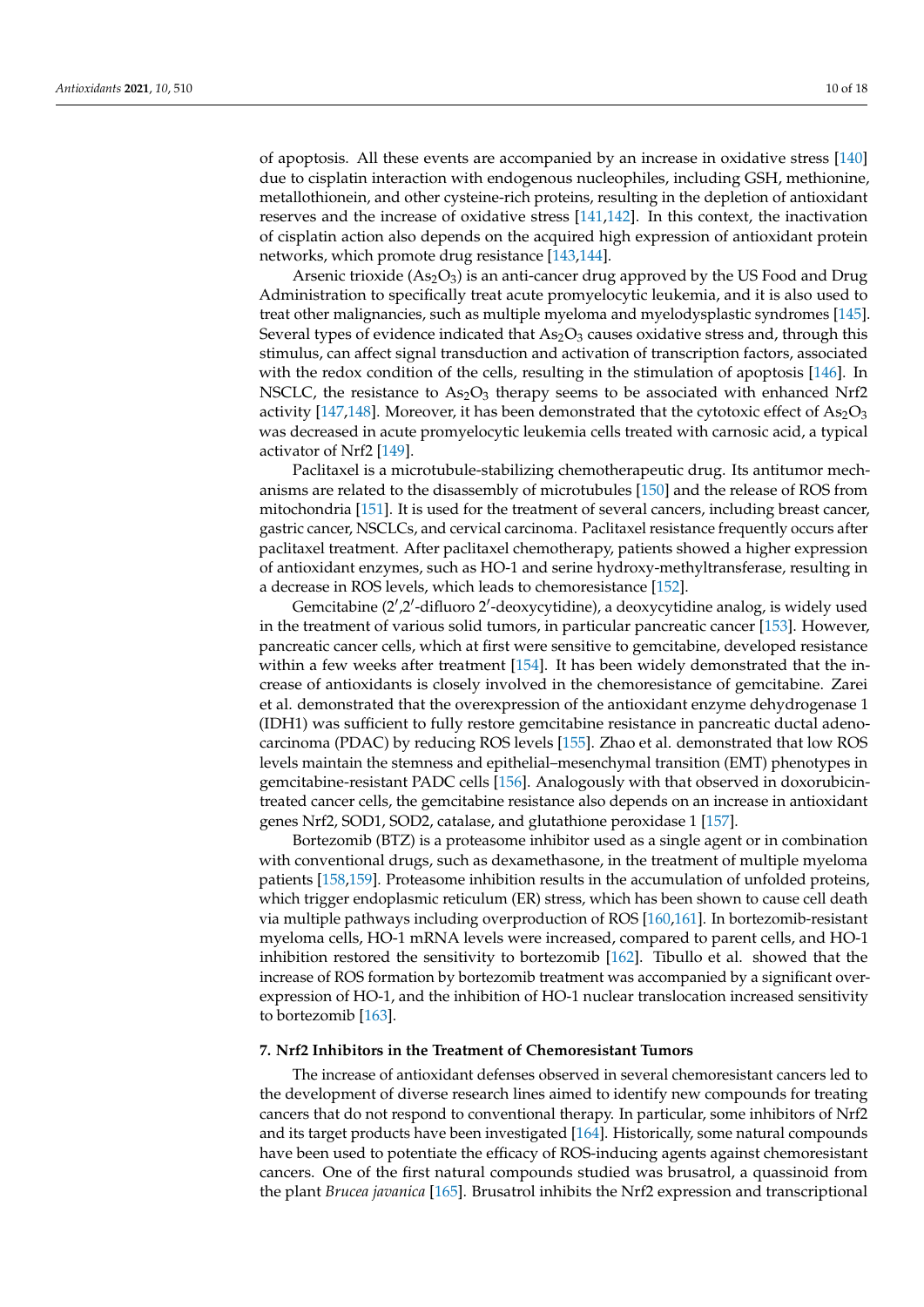activity and overcomes resistance to several chemotherapeutics of tumors and cancer cell lines [\[166\]](#page-17-7).

Ailanthone is a natural compound extracted from the tree *Ailanthus altissima*. Many reports demonstrated that Ailanthone was able to inhibit the proliferation of different cancer cell lines such as melanoma [\[167\]](#page-17-8), acute myeloid leukemia [\[168\]](#page-17-9), gastric [\[169\]](#page-17-10), lung [\[170\]](#page-17-11), and breast cancer [\[171\]](#page-17-12). Ailanhone can reverse cancer resistance by affecting different pathways [\[172](#page-17-13)[,173\]](#page-17-14), including the inhibition of Nrf2 and YAP pathways [\[42](#page-12-10)[,43\]](#page-12-11).

Halofuginone, an Nrf2 inhibitor from the plant *Dichroa febrifuga*, has been shown to reverse the radioresistance of Lewis lung cancer cells [\[174\]](#page-17-15) and enhance the chemosensitivity of cancer cells both in vitro and in vivo [\[175\]](#page-17-16).

In recent years, some other molecules able to inhibit Nrf2 have been identified [\[176\]](#page-17-17). From a screening of a chemical library of 400,000 molecules, the main compound found able to block Nrf2 was ML385. ML385, by interacting with ARE sequences, prevents the binding of Nrf2 to AREs, inhibits Nrf2 transcriptional activity, and overcomes the resistance of Keap1-deficient NSCLC cells to carboplatin and other chemotherapeutics [\[176\]](#page-17-17). Another Nrf2 inhibitor is AEM1, which, by inhibiting Nrf2 transcriptional activity, sensitized Keap1 deficient A549 lung tumor cells to various chemotherapeutic drugs [\[177\]](#page-17-18).

Other Nrf2 inhibitors, such as all-trans retinoic acid (ATRA), clobetasol propionate (CP), and apigenin are under clinical investigation. ATRA markedly reduces the ability of Nrf2 to mediate induction of ARE-driven genes, thus blocking the activation of the Nrf2 pathway [\[178\]](#page-17-19).

CP prevents nuclear accumulation and promotes the degradation of Nrf2 in a glucocorticoid receptor and a GSK-3 dependent way, thus potentiating the therapeutic efficacy in Keap1 mutant lung cancer [\[179\]](#page-17-20). CP was introduced in a phase 2 clinical trial (NCT02368886), together with regorafenib, in treating patients with refractory metastatic colorectal cancer.

Apigenin sensitizes doxorubicin-resistant hepatocellular carcinoma cells to doxorubicin through the inhibition of the PI3K/Akt/Nrf2 pathway [\[180\]](#page-17-21) and sensitizes pancreatic cancer cells, to chemotherapy [\[181\]](#page-17-22). However, in addition to Nrf2 inhibition, apigenin affects molecular pathways such as those associated with the hypoxia-inducible factor (HIF), vascular endothelial growth factor (VEGF), and glucose transporter-1 (GLUT-1) [\[182](#page-17-23)[,183\]](#page-17-24). Apigenin reached a clinical trial in 2008 (NCT00609310) in combination with epigallocatechin gallate in the treatment of disease relapse in patients with colorectal cancer, investigating the prevention of neoplasia recurrence. However, this study has been suspended. Overall, it was found that bioactive compounds can affect different metabolic pathways to exert their toxic action in tumor cells, thus causing some side effects. For this reason, further studies are needed to insert Nrf2 inhibitors in clinical trials.

## **8. Conclusions**

In recent years, studies concerning the role of oxidative stress control in the chemoand radioresistance of different types of tumors and the identification of proteins involved in these processes as possible pharmacological targets have increased enormously. In this context, the Nrf2 pathway has gained great attention, and in vitro studies have shown that its inhibition can sensitize several types of cancer cells to chemotherapy or radiotherapy. However, in vivo studies of this therapeutic approach are still few, and will require further efforts in the coming years.

Certainly, a lot of ground has been covered since the first studies on oxidative stress and lipid peroxidation were carried out by pioneers such as Professors Mario U. Dianzani, Trevor F. Slater, and Richard O. Recknagel, but their insights have allowed the scientific community to advance in a number of research fields and to develop new therapeutic strategies, which will allow, in the coming years, advancing the possibility of treating tumors more resistant to conventional therapy.

**Funding:** This work was founded by the University of Turin to S.P. (local fund PIZS\_RILO\_18\_01). **Conflicts of Interest:** The authors declare no conflict of interest.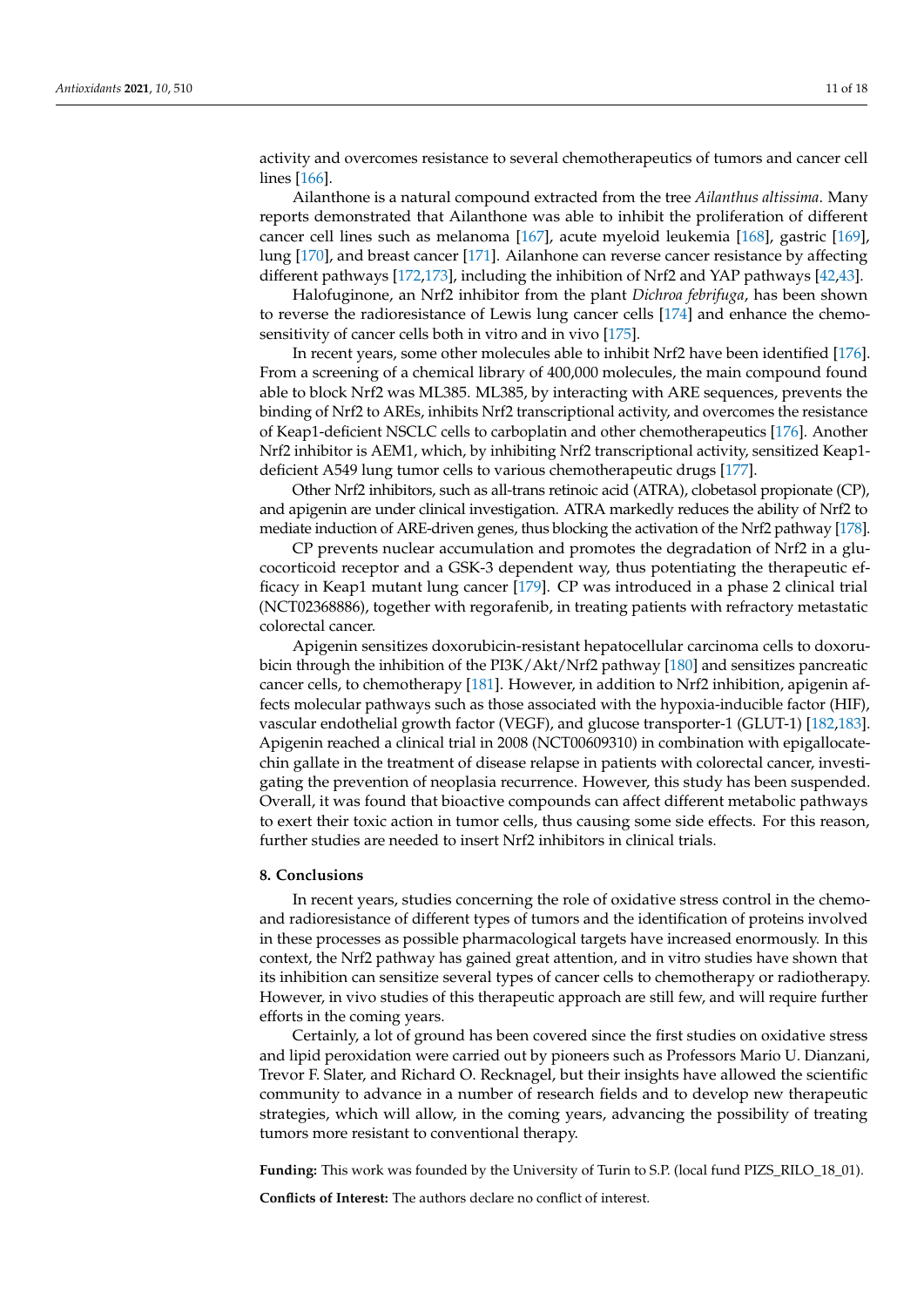## **References**

- <span id="page-11-0"></span>1. Li, Y.; Wang, Z.; Ajani, J.A.; Song, S. Drug resistance and Cancer stem cells. *Cell Commun. Signal.* **2021**, *19*. [\[CrossRef\]](http://doi.org/10.1186/s12964-020-00627-5)
- <span id="page-11-1"></span>2. Asi´c, K. Dominant mechanisms of primary resistance differ from dominant mechanisms of secondary resistance to targeted therapies. *Crit. Rev. Oncol.* **2016**, *97*, 178–196. [\[CrossRef\]](http://doi.org/10.1016/j.critrevonc.2015.08.004)
- <span id="page-11-2"></span>3. Pelicano, H.; Carney, D.; Huang, P. ROS stress in cancer cells and therapeutic implications. *Drug Resist. Updates* **2004**, *7*, 97–110. [\[CrossRef\]](http://doi.org/10.1016/j.drup.2004.01.004)
- <span id="page-11-3"></span>4. Rebucci, M.; Michiels, C. Molecular aspects of cancer cell resistance to chemotherapy. *Biochem. Pharmacol.* **2013**, *85*, 1219–1226. [\[CrossRef\]](http://doi.org/10.1016/j.bcp.2013.02.017)
- <span id="page-11-4"></span>5. Lipinski, B. Hydroxyl Radical and Its Scavengers in Health and Disease. *Oxidative Med. Cell. Longev.* **2011**, *2011*, 1–9. [\[CrossRef\]](http://doi.org/10.1155/2011/809696)
- <span id="page-11-5"></span>6. Halliwell, B. Biochemistry of oxidative stress. *Biochem. Soc. Trans.* **2007**, *35*, 1147–1150. [\[CrossRef\]](http://doi.org/10.1042/BST0351147) [\[PubMed\]](http://www.ncbi.nlm.nih.gov/pubmed/17956298)
- <span id="page-11-6"></span>7. Zhang, L.; Wang, X.; Cueto, R.; Effi, C.; Zhang, Y.; Tan, H.; Qin, X.; Ji, Y.; Yang, X.; Wang, H. Biochemical basis and metabolic interplay of redox regulation. *Redox Biol.* **2019**, *26*, 101284. [\[CrossRef\]](http://doi.org/10.1016/j.redox.2019.101284)
- <span id="page-11-7"></span>8. Weisiger, R.A.; Fridovich, I. Superoxidedismutase: Organellespecificity. *J. Biol. Chem.* **1973**, *248*, 3582–3592. [\[CrossRef\]](http://doi.org/10.1016/S0021-9258(19)43969-0)
- <span id="page-11-8"></span>9. Hanahan, D.; Weinberg, R.A. Hallmarks of Cancer: The Next Generation. *Cell* **2011**, *144*, 646–674. [\[CrossRef\]](http://doi.org/10.1016/j.cell.2011.02.013)
- <span id="page-11-9"></span>10. Maya-Mendoza, A.; Ostrakova, J.; Kosar, M.; Hall, A.; Duskova, P.; Mistrik, M.; Merchut-Maya, J.M.; Hodny, Z.; Bartkova, J.; Christensen, C.; et al. Myc and Ras oncogenes engage different energy metabolism programs and evoke distinct patterns of oxidative and DNA replication stress. *Mol. Oncol.* **2015**, *9*, 601–616. [\[CrossRef\]](http://doi.org/10.1016/j.molonc.2014.11.001) [\[PubMed\]](http://www.ncbi.nlm.nih.gov/pubmed/25435281)
- <span id="page-11-10"></span>11. Zhou, S.; Liu, R.; Yuan, K.; Yi, T.; Zhao, X.; Huang, C.; Wei, Y. Proteomics analysis of tumor microenvironment: Implications of metabolic and oxidative stresses in tumorigenesis. *Mass Spectrom. Rev.* **2012**, *32*, 267–311. [\[CrossRef\]](http://doi.org/10.1002/mas.21362) [\[PubMed\]](http://www.ncbi.nlm.nih.gov/pubmed/23165949)
- <span id="page-11-11"></span>12. Sabharwal, S.S.; Schumacker, P.T. Mitochondrial ROS in cancer: Initiators, amplifiers or an Achilles' heel? *Nat. Rev. Cancer* **2014**, *14*, 709–721. [\[CrossRef\]](http://doi.org/10.1038/nrc3803) [\[PubMed\]](http://www.ncbi.nlm.nih.gov/pubmed/25342630)
- <span id="page-11-12"></span>13. DeBerardinis, R.J.; Chandel, N.S. Fundamentals of cancer metabolism. *Sci. Adv.* **2016**, *2*, e1600200. [\[CrossRef\]](http://doi.org/10.1126/sciadv.1600200) [\[PubMed\]](http://www.ncbi.nlm.nih.gov/pubmed/27386546)
- <span id="page-11-13"></span>14. Aykin-Burns, N.; Ahmad, I.M.; Zhu, Y.; Oberley, L.W.; Spitz, D.R. Increased levels of superoxide and H<sub>2</sub>O<sub>2</sub> mediate the differential susceptibility of cancer cells versus normal cells to glucose deprivation. *Biochem. J.* **2009**, *418*, 29–37. [\[CrossRef\]](http://doi.org/10.1042/BJ20081258)
- <span id="page-11-14"></span>15. Galadari, S.; Rahman, A.; Pallichankandy, S.; Thayyullathil, F. Reactive oxygen species and cancer paradox: To promote or to suppress? *Free Radic. Biol. Med.* **2017**, *104*, 144–164. [\[CrossRef\]](http://doi.org/10.1016/j.freeradbiomed.2017.01.004) [\[PubMed\]](http://www.ncbi.nlm.nih.gov/pubmed/28088622)
- <span id="page-11-15"></span>16. Li, Z.-Y.; Yang, Y.; Ming, M.; Liu, B. Mitochondrial ROS generation for regulation of autophagic pathways in cancer. *Biochem. Biophys. Res. Commun.* **2011**, *414*, 5–8. [\[CrossRef\]](http://doi.org/10.1016/j.bbrc.2011.09.046)
- <span id="page-11-16"></span>17. He, C.; Klionsky, D.J. Regulation mechanisms and signaling pathways of autophagy. *Annu. Rev. Genet.* **2009**, *43*, 67–93. [\[CrossRef\]](http://doi.org/10.1146/annurev-genet-102808-114910)
- <span id="page-11-17"></span>18. Chen, Y.; McMillan-Ward, E.; Kong, J.; Israels, S.J.; Gibson, S.B. Oxidative stress induces autophagic cell death independent of apoptosis in transformed and cancer cells. *Cell Death Differ.* **2007**, *15*, 171–182. [\[CrossRef\]](http://doi.org/10.1038/sj.cdd.4402233)
- <span id="page-11-18"></span>19. Scherz-Shouval, R.; Shvets, E.; Fass, E.; Shorer, H.; Gil, L.; Elazar, Z. Reactive oxygen species are essential for autophagy and specifically regulate the activity of Atg4. *EMBO J.* **2007**, *26*, 1749–1760. [\[CrossRef\]](http://doi.org/10.1038/sj.emboj.7601623)
- <span id="page-11-19"></span>20. Cabello, C.M.; Bair, W.B., 3rd; Wondrak, G.T. Targeting the redox Achilles heel of cancer. *Curr. Opin. Investig. Drugs.* **2007**, *8*, 1022–1037.
- <span id="page-11-20"></span>21. Wondrak, G.T. Redox-Directed Cancer Therapeutics: Molecular Mechanisms and Opportunities. *Antioxid. Redox Signal.* **2009**, *11*, 3013–3069. [\[CrossRef\]](http://doi.org/10.1089/ars.2009.2541)
- <span id="page-11-21"></span>22. Trachootham, D.; Alexandre, J.; Huang, P. Targeting cancer cells by ROS-mediated mechanisms: A radical therapeutic ap-proach? *Nat. Rev. Drug Discov.* **2009**, *8*, 579–591. [\[CrossRef\]](http://doi.org/10.1038/nrd2803)
- <span id="page-11-22"></span>23. Mendes, C.; Serpa, J. Metabolic Remodelling: An Accomplice for New Therapeutic Strategies to Fight Lung Cancer. *Antioxidants* **2019**, *8*, 603. [\[CrossRef\]](http://doi.org/10.3390/antiox8120603) [\[PubMed\]](http://www.ncbi.nlm.nih.gov/pubmed/31795465)
- <span id="page-11-23"></span>24. Sferrazzo, G.; Di Rosa, M.; Barone, E.; Volti, G.L.; Musso, N.; Tibullo, D.; Barbagallo, I. Heme Oxygenase-1 in Central Nervous System Malignancies. *J. Clin. Med.* **2020**, *9*, 1562. [\[CrossRef\]](http://doi.org/10.3390/jcm9051562) [\[PubMed\]](http://www.ncbi.nlm.nih.gov/pubmed/32455831)
- <span id="page-11-24"></span>25. Jain, N.; Lam, Y.M.; Pym, J.; Campling, B.G. Mechanisms of resistance of human small cell lung cancer lines selected in VP-16 and cisplatin. *Cancer* **1996**, *77*, 1797–1808. [\[CrossRef\]](http://doi.org/10.1002/(SICI)1097-0142(19960501)77:9<1797::AID-CNCR7>3.0.CO;2-9)
- <span id="page-11-25"></span>26. Hospers, G.A.P.; Meijer, C.; De Leij, L.; Uges, D.R.A.; Mulder, N.H.; De Vries, E.G.E.; Meuer, C. A study of human small-cell lung carcinoma (hsclc) cell lines with different sensitivities to detect relevant mechanisms of cisplatin (cddp) resistance. *Int. J. Cancer* **1990**, *46*, 138–144. [\[CrossRef\]](http://doi.org/10.1002/ijc.2910460125)
- <span id="page-11-26"></span>27. Zhan, M.; Liu, X.Y. Schedule-dependent reversion of cisplatin resistance by 5-fluorouracil in a cisplatin-resistant human lung adenocarcinoma cell line A549DDP. *Chin. Med. J.* **1999**, *112*, 336–339. [\[PubMed\]](http://www.ncbi.nlm.nih.gov/pubmed/11593534)
- <span id="page-11-27"></span>28. Kinnula, K.; Linnainmaa, K.; Raivio, K.O.; Kinnula, V.L. Endogenous antioxidant enzymes and glutathione S-transferase in protection of mesothelioma cells against hydrogen peroxide and epirubicin toxicity. *Br. J. Cancer* **1998**, *77*, 1097–1102. [\[CrossRef\]](http://doi.org/10.1038/bjc.1998.182)
- <span id="page-11-28"></span>29. Sluiter, W.J.; Mulder, N.H.; Timmer-Bosscha, H.; Jan-Meersma, G.; de Vries, E.G. Relationship of Cellular Glutathione to the Cytotoxicity and Resistance of Seven Platinum Compounds. *Cancer Res.* **1992**, *52*, 6885–6889.
- <span id="page-11-29"></span>30. Marinello, P.C.; Panis, C.; Silva, T.N.X.; Binato, R.; Abdelhay, E.; Rodrigues, J.A.; Mencalha, A.L.; Lopes, N.M.D.; Luiz, R.C.; Cecchini, R.; et al. Metformin prevention of doxorubicin resistance in MCF-7 and MDA-MB-231 involves oxidative stress generation and modulation of cell adaptation genes. *Sci. Rep.* **2019**, *9*, 1–11. [\[CrossRef\]](http://doi.org/10.1038/s41598-019-42357-w)
- <span id="page-11-30"></span>31. Yu, K.-D.; Huang, A.-J.; Fan, L.; Li, W.-F.; Shao, Z.-M. Genetic Variants in Oxidative Stress–Related Genes Predict Chemoresistance in Primary Breast Cancer: A Prospective Observational Study and Validation. *Cancer Res.* **2012**, *72*, 408–419. [\[CrossRef\]](http://doi.org/10.1158/0008-5472.CAN-11-2998)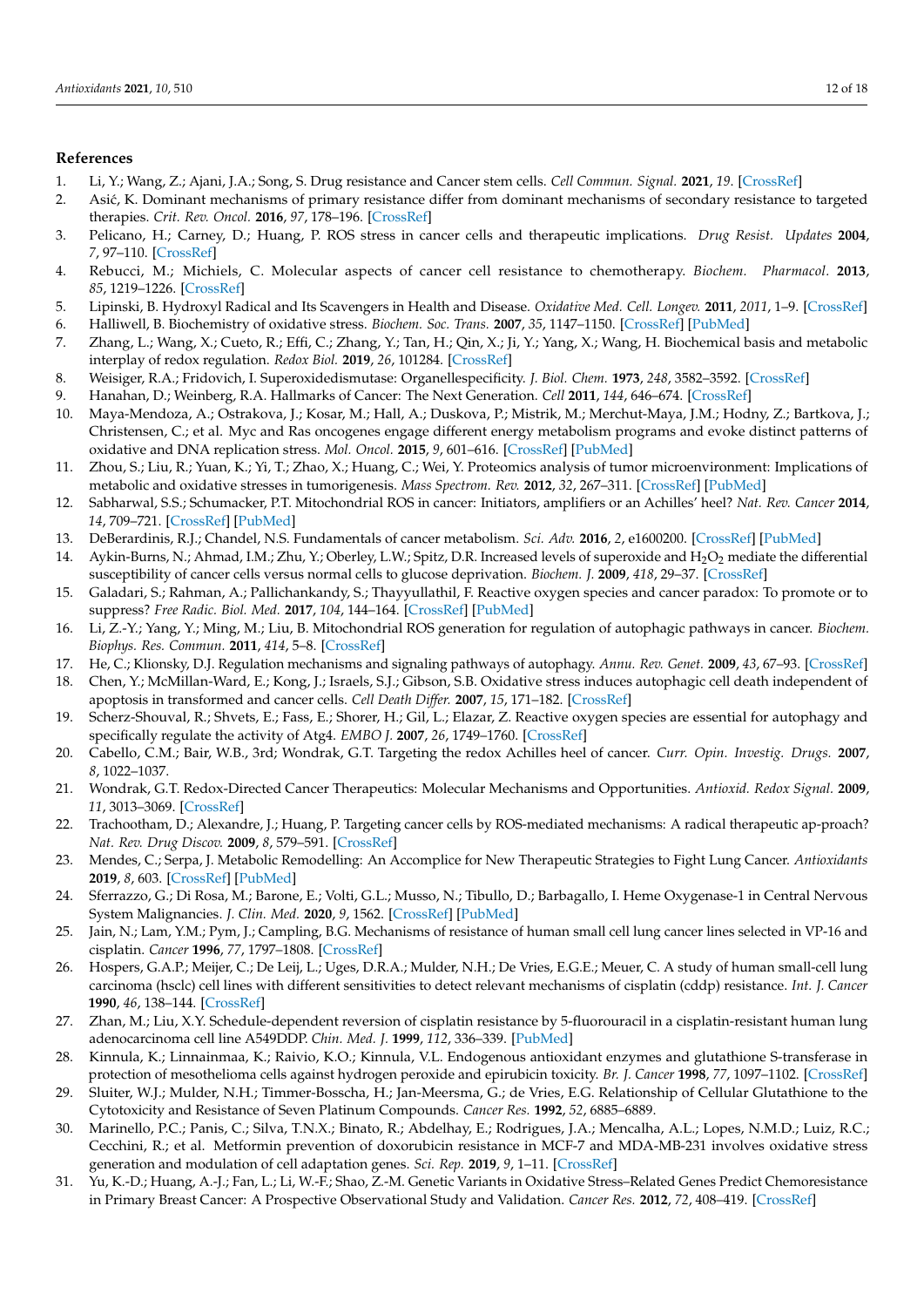- <span id="page-12-0"></span>32. Lanzardo, S.; Conti, L.; Rooke, R.; Ruiu, R.; Accart, N.; Bolli, E.; Arigoni, M.; Macagno, M.; Barrera, G.; Pizzimenti, S.; et al. Immunotargeting of Antigen xCT Attenuates Stem-like Cell Behavior and Metastatic Progression in Breast Cancer. *Cancer Res.* **2016**, *76*, 62–72. [\[CrossRef\]](http://doi.org/10.1158/0008-5472.CAN-15-1208)
- <span id="page-12-1"></span>33. Huang, Y.; Dai, Z.; Barbacioru, C.; Sadée, W. Cystine-Glutamate Transporter SLC7A11 in Cancer Chemosensitivity and Chemoresistance. *Cancer Res.* **2005**, *65*, 7446–7454. [\[CrossRef\]](http://doi.org/10.1158/0008-5472.CAN-04-4267) [\[PubMed\]](http://www.ncbi.nlm.nih.gov/pubmed/16103098)
- <span id="page-12-2"></span>34. Okuno, S.; Sato, H.; Kuriyama-Matsumura, K.; Tamba, M.; Wang, H.; Sohda, S.; Hamada, H.; Yoshikawa, H.; Kondo, T.; Bannai, S. Role of cystine transport in intracellular glutathione level and cisplatin resistance in human ovarian cancer cell lines. *Br. J. Cancer* **2003**, *88*, 951–956. [\[CrossRef\]](http://doi.org/10.1038/sj.bjc.6600786) [\[PubMed\]](http://www.ncbi.nlm.nih.gov/pubmed/12644836)
- <span id="page-12-3"></span>35. Ma-On, C.; Sanpavat, A.; Whongsiri, P.; Suwannasin, S.; Hirankarn, N.; Tangkijvanich, P.; Boonla, C. Oxidative stress indicated by elevated expression of Nrf2 and 8-OHdG promotes hepatocellular carcinoma progression. *Med. Oncol.* **2017**, *34*, 57. [\[CrossRef\]](http://doi.org/10.1007/s12032-017-0914-5)
- <span id="page-12-4"></span>36. Niture, S.K.; Jaiswal, A.K. Nrf2-induced antiapoptotic Bcl-xL protein enhances cell survival and drug resistance. *Free Radic. Biol. Med.* **2013**, *57*, 119–131. [\[CrossRef\]](http://doi.org/10.1016/j.freeradbiomed.2012.12.014)
- <span id="page-12-5"></span>37. Lister, A.; Nedjadi, T.; Kitteringham, N.R.; Campbell, F.; Costello, E.; Lloyd, B.; Copple, I.M.; Williams, S.; Owen, A.; Neoptolemos, J.P.; et al. Nrf2 is overexpressed in pancreatic cancer: Implications for cell proliferation and therapy. *Mol. Cancer* **2011**, *10*, 37. [\[CrossRef\]](http://doi.org/10.1186/1476-4598-10-37) [\[PubMed\]](http://www.ncbi.nlm.nih.gov/pubmed/21489257)
- <span id="page-12-6"></span>38. Zhou, Y.; Zhou, Y.; Yang, M.; Wang, K.; Liu, Y.; Zhang, M.; Yang, Y.; Jin, C.; Wang, R.; Hu, R. Digoxin sensitizes gemcitabineresistant pancreatic cancer cells to gemcitabine via inhibiting Nrf2 signaling pathway. *Redox Biol.* **2019**, *22*, 101131. [\[CrossRef\]](http://doi.org/10.1016/j.redox.2019.101131)
- <span id="page-12-7"></span>39. Tazehkand, A.P.; Akbarzadeh, M.; Velaie, K.; Sadeghi, M.R.; Samadi, N. The role of Her2-Nrf2 axis in induction of oxaliplatin resistance in colon cancer cells. *Biomed. Pharmacother.* **2018**, *103*, 755–766. [\[CrossRef\]](http://doi.org/10.1016/j.biopha.2018.04.105)
- <span id="page-12-8"></span>40. Benassi, B.; Marani, M.; Loda, M.; Blandino, G. USP2a alters chemotherapeutic response by modulating redox. *Cell Death Dis.* **2013**, *4*, e812. [\[CrossRef\]](http://doi.org/10.1038/cddis.2013.289)
- <span id="page-12-9"></span>41. Hayden, A.; Douglas, J.; Sommerlad, M.; Andrews, L.; Gould, K.; Hussain, S.; Thomas, G.J.; Packham, G.; Crabb, S.J. The Nrf2 transcription factor contributes to resistance to cisplatin in bladder cancer. *Urol. Oncol. Semin. Orig. Investig.* **2014**, *32*, 806–814. [\[CrossRef\]](http://doi.org/10.1016/j.urolonc.2014.02.006)
- <span id="page-12-10"></span>42. Daga, M.; Pizzimenti, S.; Dianzani, C.; Cucci, M.A.; Cavalli, R.; Grattarola, M.; Ferrara, B.; Scariot, V.; Trotta, F.; Barrera, G. Ailanthone inhibits cell growth and migration of cisplatin resistant bladder cancer cells through down-regulation of Nrf2, YAP, and c-Myc expression. *Phytomedicine* **2019**, *56*, 156–164. [\[CrossRef\]](http://doi.org/10.1016/j.phymed.2018.10.034)
- <span id="page-12-11"></span>43. Cucci, M.A.; Grattarola, M.; Dianzani, C.; Damia, G.; Ricci, F.; Roetto, A.; Trotta, F.; Barrera, G.; Pizzimenti, S. Ailanthone in-creases oxidative stress in CDDP-resistant ovarian and bladder cancer cells by inhibiting of Nrf2 and YAP expression through a post-translational mechanism. *Free Radic. Biol. Med.* **2020**, *150*, 125–135. [\[CrossRef\]](http://doi.org/10.1016/j.freeradbiomed.2020.02.021)
- <span id="page-12-12"></span>44. Ambrosio, L.; Argenziano, M.; Cucci, M.A.; Grattarola, M.; De Graaf, I.A.; Dianzani, C.; Barrera, G.; Nieves, J.S.; Gomez, R.; Cavalli, R.; et al. Carbosilane Dendrimers Loaded with siRNA Targeting Nrf2 as a Tool to Overcome Cisplatin Chemoresistance in Bladder Cancer Cells. *Antioxidants* **2020**, *9*, 993. [\[CrossRef\]](http://doi.org/10.3390/antiox9100993)
- <span id="page-12-13"></span>45. Rocha, C.R.R.; Kajitani, G.S.; Quinet, A.; Fortunato, R.S.; Menck, C.F.M. NRF2 and glutathione are key resistance mediators to temozolomide in glioma and melanoma cells. *Oncotarget* **2016**, *7*, 48081–48092. [\[CrossRef\]](http://doi.org/10.18632/oncotarget.10129)
- <span id="page-12-14"></span>46. Liu, X.; Li, Z.; Li, M.; Chai, J.; He, S.; Wu, J.; Xu, J. Icariside II overcomes BRAF inhibitor resistance in melanoma by inducing ROS production and inhibiting MITF. *Oncol. Rep.* **2020**, *44*, 360–370. [\[CrossRef\]](http://doi.org/10.3892/or.2020.7582)
- <span id="page-12-15"></span>47. El-Naggar, A.M.; Somasekharan, S.P.; Wang, Y.; Cheng, H.; Negri, G.L.; Pan, M.; Wang, X.Q.; Delaidelli, A.; Rafn, B.; Cran, J.; et al. Class I HDAC inhibitors enhance YB-1 acetylation and oxidative stress to block sarcoma metastasis. *EMBO Rep.* **2019**, *20*, e48375. [\[CrossRef\]](http://doi.org/10.15252/embr.201948375)
- <span id="page-12-16"></span>48. Karathedath, S.; Rajamani, B.M.; Aalam, S.M.M.; Abraham, A.; Varatharajan, S.; Krishnamurthy, P.; Mathews, V.; Velayudhan, S.R.; Balasubramanian, P. Role of NF-E2 related factor 2 (Nrf2) on chemotherapy resistance in acute myeloid leukemia (AML) and the effect of pharmacological inhibition of Nrf2. *PLoS ONE* **2017**, *12*, e0177227. [\[CrossRef\]](http://doi.org/10.1371/journal.pone.0177227)
- <span id="page-12-17"></span>49. Panieri, E.; Telkoparan-Akillilar, P.; Suzen, S.; Saso, L. The NRF2/KEAP1 Axis in the Regulation of Tumor Metabolism: Mechanisms and Therapeutic Perspectives. *Biomolecules* **2020**, *10*, 791. [\[CrossRef\]](http://doi.org/10.3390/biom10050791)
- <span id="page-12-18"></span>50. Kobayashi, A.; Kang, M.-I.; Okawa, H.; Ohtsuji, M.; Zenke, Y.; Chiba, T.; Igarashi, K.; Yamamoto, M. Oxidative Stress Sensor Keap1 Functions as an Adaptor for Cul3-Based E3 Ligase to Regulate Proteasomal Degradation of Nrf2. *Mol. Cell. Biol.* **2004**, *24*, 7130–7139. [\[CrossRef\]](http://doi.org/10.1128/MCB.24.16.7130-7139.2004)
- <span id="page-12-19"></span>51. Taguchi, K.; Motohashi, H.; Yamamoto, M. Molecular mechanisms of the Keap1-Nrf2 pathway in stress response and cancer evolution. *Genes Cells* **2011**, *16*, 123–140. [\[CrossRef\]](http://doi.org/10.1111/j.1365-2443.2010.01473.x) [\[PubMed\]](http://www.ncbi.nlm.nih.gov/pubmed/21251164)
- <span id="page-12-20"></span>52. Kensler, T.W.; Wakabayashi, N.; Biswal, S. Cell Survival Responses to Environmental Stresses Via the Keap1-Nrf2-ARE Pathway. *Annu. Rev. Pharmacol. Toxicol.* **2007**, *47*, 89–116. [\[CrossRef\]](http://doi.org/10.1146/annurev.pharmtox.46.120604.141046)
- <span id="page-12-21"></span>53. DeNicola, G.M.; Karreth, F.A.; Humpton, T.J.; Gopinathan, A.; Wei, C.; Frese, K.K.; Mangal, D.; Yu, K.H.; Yeo, C.J.; Calhoun, E.S.; et al. Oncogene-induced Nrf2 transcription promotes ROS detoxification and tumorigenesis. *Nat. Cell Biol.* **2011**, *475*, 106–109. [\[CrossRef\]](http://doi.org/10.1038/nature10189)
- <span id="page-12-22"></span>54. Lignitto, L.; Leboeuf, S.E.; Homer, H.; Jiang, S.; Askenazi, M.; Karakousi, T.R.; Pass, H.I.; Bhutkar, A.J.; Tsirigos, A.; Ueberheide, B.; et al. Nrf2 Activation Promotes Lung Cancer Metastasis by Inhibiting the Degradation of Bach1. *Cell* **2019**, *178*, 316–329.e18. [\[CrossRef\]](http://doi.org/10.1016/j.cell.2019.06.003)
- <span id="page-12-23"></span>55. Cui, Q.; Wang, J.-Q.; Assaraf, Y.G.; Ren, L.; Gupta, P.; Wei, L.; Ashby, C.R.; Yang, D.-H.; Chen, Z.-S. Modulating ROS to overcome multidrug resistance in cancer. *Drug Resist. Updates* **2018**, *41*, 1–25. [\[CrossRef\]](http://doi.org/10.1016/j.drup.2018.11.001)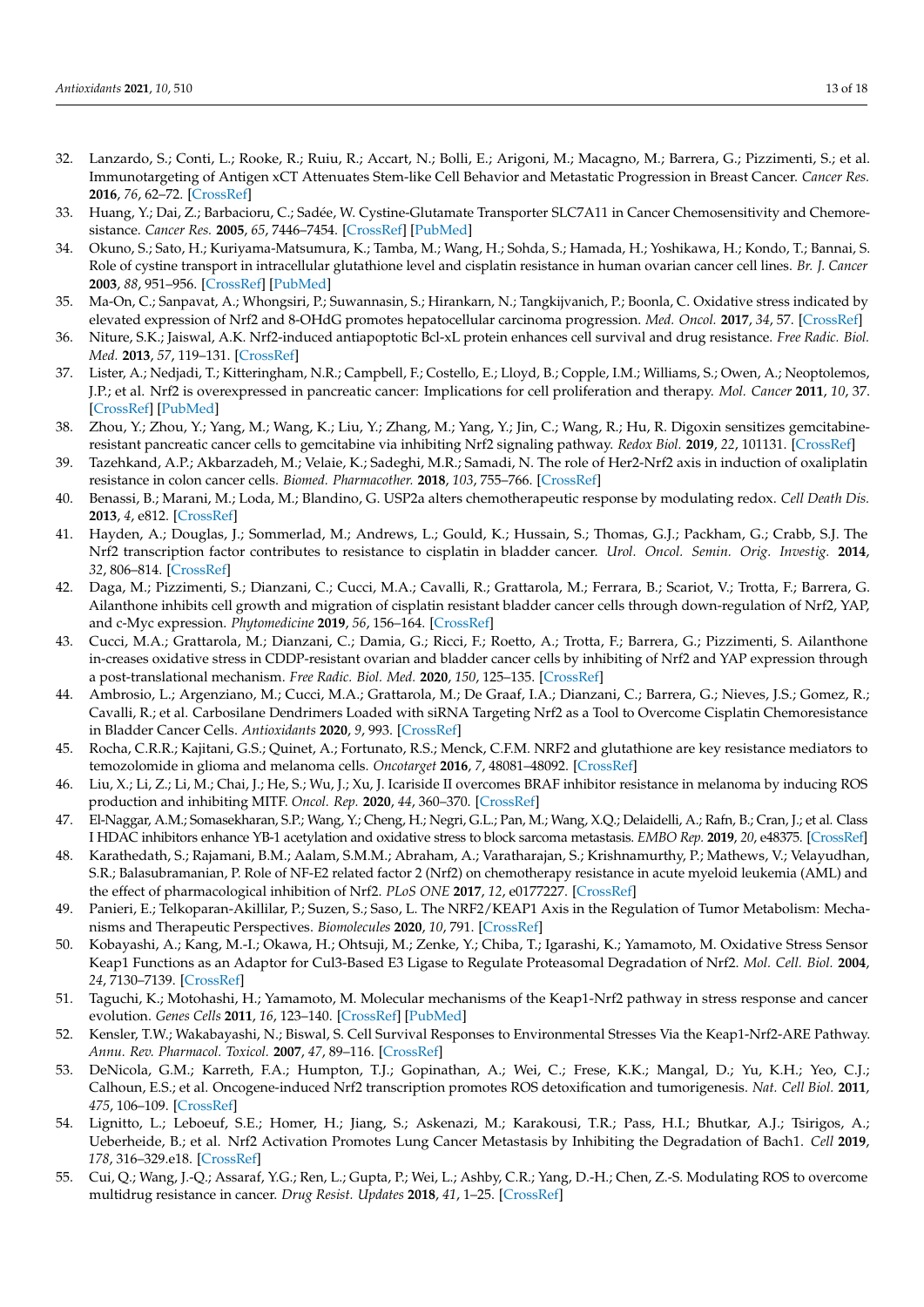- <span id="page-13-0"></span>56. Ohta, T.; Iijima, K.; Miyamoto, M.; Nakahara, I.; Tanaka, H.; Ohtsuji, M.; Suzuki, T.; Kobayashi, A.; Yokota, J.; Sakiyama, T.; et al. Loss of Keap1 Function Activates Nrf2 and Provides Advantages for Lung Cancer Cell Growth. *Cancer Res.* **2008**, *68*, 1303–1309. [\[CrossRef\]](http://doi.org/10.1158/0008-5472.CAN-07-5003)
- <span id="page-13-1"></span>57. Shibata, T.; Kokubu, A.; Gotoh, M.; Ojima, H.; Ohta, T.; Yamamoto, M.; Hirohashi, S. Genetic Alteration of Keap1 Confers Constitutive Nrf2 Activation and Resistance to Chemotherapy in Gallbladder Cancer. *Gastroenterology* **2008**, *135*, 1358–1368.e4. [\[CrossRef\]](http://doi.org/10.1053/j.gastro.2008.06.082)
- <span id="page-13-2"></span>58. Konstantinopoulos, P.A.; Spentzos, D.; Fountzilas, E.; Francoeur, N.; Sanisetty, S.; Grammatikos, A.P.; Hecht, J.L.; Cannistra, S.A. Keap1 Mutations and Nrf2 Pathway Activation in Epithelial Ovarian Cancer. *Cancer Res.* **2011**, *71*, 5081–5089. [\[CrossRef\]](http://doi.org/10.1158/0008-5472.CAN-10-4668)
- <span id="page-13-3"></span>59. Goldstein, L.D.; Lee, J.; Gnad, F.; Klijn, C.; Schaub, A.; Reeder, J.; Daemen, A.; Bakalarski, C.E.; Holcomb, T.; Shames, D.S.; et al. Recurrent Loss of NFE2L2 Exon 2 Is a Mechanism for Nrf2 Pathway Activation in Human Cancers. *Cell Rep.* **2016**, *16*, 2605–2617. [\[CrossRef\]](http://doi.org/10.1016/j.celrep.2016.08.010)
- <span id="page-13-4"></span>60. Bailey, M.H.; Tokheim, C.; Porta-Pardo, E.; Sengupta, S.; Bertrand, D.; Weerasinghe, A.; Colaprico, A.; Wendl, M.C.; Kim, J.; Reardon, B.; et al. Comprehensive Characterization of Cancer Driver Genes and Mutations. *Cell* **2018**, *173*, 371–385.e18. [\[CrossRef\]](http://doi.org/10.1016/j.cell.2018.02.060) [\[PubMed\]](http://www.ncbi.nlm.nih.gov/pubmed/29625053)
- <span id="page-13-5"></span>61. Dietlein, F.; Weghorn, D.; Taylor-Weiner, A.; Richters, A.; Reardon, B.; Liu, D.; Lander, E.S.; Van Allen, E.M.; Sunyaev, S.R. Identification of cancer driver genes based on nucleotide context. *Nat. Genet.* **2020**, *52*, 208–218. [\[CrossRef\]](http://doi.org/10.1038/s41588-019-0572-y)
- <span id="page-13-6"></span>62. Davoli, T.; Xu, A.W.; Mengwasser, K.E.; Sack, L.M.; Yoon, J.C.; Park, P.J.; Elledge, S.J. Cumulative Haploinsufficiency and Triplosensitivity Drive Aneuploidy Patterns and Shape the Cancer Genome. *Cell* **2013**, *155*, 948–962. [\[CrossRef\]](http://doi.org/10.1016/j.cell.2013.10.011) [\[PubMed\]](http://www.ncbi.nlm.nih.gov/pubmed/24183448)
- <span id="page-13-7"></span>63. Tao, S.; Wang, S.; Moghaddam, S.J.; Ooi, A.; Chapman, E.; Wong, P.K.; Zhang, D.D. Oncogenic KRAS Confers Chemoresistance by Upregulating NRF2. *Cancer Res.* **2014**, *74*, 7430–7441. [\[CrossRef\]](http://doi.org/10.1158/0008-5472.CAN-14-1439)
- <span id="page-13-8"></span>64. Liang, C.; Shi, S.; Liu, M.; Qin, Y.; Meng, Q.; Hua, J.; Ji, S.; Zhang, Y.; Yang, J.; Xu, J.; et al. PIN1 Maintains Redox Balance via the c-Myc/NRF2 Axis to Counteract Kras-Induced Mitochondrial Respiratory Injury in Pancreatic Cancer Cells. *Cancer Res.* **2019**, *79*, 133–145. [\[CrossRef\]](http://doi.org/10.1158/0008-5472.CAN-18-1968)
- <span id="page-13-9"></span>65. Han, B.; Shin, H.-J.; Bak, I.S.; Bak, Y.; Jeong, Y.-L.; Kwon, T.; Park, Y.-H.; Sun, H.-N.; Kim, C.-H.; Yu, D.-Y. Peroxiredoxin I is important for cancer-cell survival in Ras-induced hepatic tumorigenesis. *Oncotarget* **2016**, *7*, 68044–68056. [\[CrossRef\]](http://doi.org/10.18632/oncotarget.11172)
- <span id="page-13-10"></span>66. Li, L.; Wu, D.; Yu, Q.; Li, L.; Wu, P. Prognostic value of FOXM1 in solid tumors: A systematic review and meta-analysis. *Oncotarget* **2017**, *8*, 32298–32308. [\[CrossRef\]](http://doi.org/10.18632/oncotarget.15764)
- <span id="page-13-11"></span>67. Westhoff, G.L.; Chen, Y.; Teng, N.N. Targeting FOXM1 Improves Cytotoxicity of Paclitaxel and Cisplatinum in Platinum-Resistant Ovarian Cancer. *Int. J. Gynecol. Cancer* **2017**, *27*, 1602–1609. [\[CrossRef\]](http://doi.org/10.1097/IGC.0000000000001063)
- 68. de Moraes, G.N.; Delbue, D.; Silva, K.L.; Robaina, M.C.; Khongkow, P.; Gomes, A.R.; Zona, S.; Crocamo, S.; Mencalha, A.L.; Magalhães, L.M.; et al. FOXM1 targets XIAP and Survivin to modulate breast cancer survival and chemoresistance. *Cell. Signal.* **2015**, *27*, 2496–2505. [\[CrossRef\]](http://doi.org/10.1016/j.cellsig.2015.09.013)
- 69. Lin, J.-Z.; Wang, W.-W.; Hu, T.-T.; Zhu, G.-Y.; Li, L.-N.; Zhang, C.-Y.; Xu, Z.; Yu, H.-B.; Wu, H.-F.; Zhu, J.-G. FOXM1 contributes to docetaxel resistance in castration-resistant prostate cancer by inducing AMPK/mTOR-mediated autophagy. *Cancer Lett.* **2020**, *469*, 481–489. [\[CrossRef\]](http://doi.org/10.1016/j.canlet.2019.11.014)
- 70. Hou, Y.; Zhu, Q.; Li, Z.; Peng, Y.; Yu, X.; Yuan, B.; Liu, Y.; Liu, Y.; Yin, L.; Peng, Y.; et al. The FOXM1–ABCC5 axis contributes to paclitaxel resistance in nasopharyngeal carcinoma cells. *Cell Death Dis.* **2017**, *8*, e2659. [\[CrossRef\]](http://doi.org/10.1038/cddis.2017.53)
- 71. Khan, I.; Halasi, M.; Zia, M.F.; Gann, P.; Gaitonde, S.; Mahmud, N.; Gartel, A.L. Nuclear FOXM1 drives chemoresistance in AML. *Leukemia* **2016**, *31*, 251–255. [\[CrossRef\]](http://doi.org/10.1038/leu.2016.270)
- <span id="page-13-12"></span>72. Varghese, V.; Magnani, L.; Harada-Shoji, N.; Mauri, F.; Szydlo, R.M.; Yao, S.; Lam, E.W.-F.; Kenny, L.M. FOXM1 modulates 5-FU resistance in colorectal cancer through regulating TYMS expression. *Sci. Rep.* **2019**, *9*, 1–16. [\[CrossRef\]](http://doi.org/10.1038/s41598-018-38017-0)
- <span id="page-13-13"></span>73. Rushworth, S.A.; Zaitseva, L.; Murray, M.Y.; Shah, N.M.; Bowles, K.M.; MacEwan, D.J. The high Nrf2 expression in human acute myeloid leukemia is driven by NF-κB and underlies its chemo-resistance. *Blood* **2012**, *120*, 5188–5198. [\[CrossRef\]](http://doi.org/10.1182/blood-2012-04-422121)
- <span id="page-13-14"></span>74. De La Vega, M.R.; Chapman, E.; Zhang, D.D. NRF2 and the Hallmarks of Cancer. *Cancer Cell* **2018**, *34*, 21–43. [\[CrossRef\]](http://doi.org/10.1016/j.ccell.2018.03.022) [\[PubMed\]](http://www.ncbi.nlm.nih.gov/pubmed/29731393)
- <span id="page-13-15"></span>75. Villeneuve, N.F.; Lau, A.; Zhang, D.D. Regulation of the Nrf2–Keap1 Antioxidant Response by the Ubiquitin Proteasome System: An Insight into Cullin-Ring Ubiquitin Ligases. *Antioxid. Redox Signal.* **2010**, *13*, 1699–1712. [\[CrossRef\]](http://doi.org/10.1089/ars.2010.3211) [\[PubMed\]](http://www.ncbi.nlm.nih.gov/pubmed/20486766)
- <span id="page-13-16"></span>76. Zhang, Q.; Zhang, Z.-Y.; Du, H.; Li, S.-Z.; Tu, R.; Jia, Y.-F.; Zheng, Z.; Song, X.-M.; Du, R.-L.; Zhang, X.-D. DUB3 deubiquitinates and stabilizes NRF2 in chemotherapy resistance of colorectal cancer. *Cell Death Differ.* **2019**, *26*, 2300–2313. [\[CrossRef\]](http://doi.org/10.1038/s41418-019-0303-z)
- <span id="page-13-17"></span>77. Villeneuve, N.F.; Tian, W.; Wu, T.; Sun, Z.; Lau, A.; Chapman, E.; Fang, D.; Zhang, D.D. USP15 Negatively Regulates Nrf2 through Deubiquitination of Keap1. *Mol. Cell* **2013**, *51*, 68–79. [\[CrossRef\]](http://doi.org/10.1016/j.molcel.2013.04.022) [\[PubMed\]](http://www.ncbi.nlm.nih.gov/pubmed/23727018)
- <span id="page-13-18"></span>78. Shi, L.; Chen, Z.-G.; Wu, L.-L.; Zheng, J.-J.; Yang, J.-R.; Chen, X.-F.; Chen, Z.-Q.; Liu, C.-L.; Chi, S.-Y.; Zheng, J.-Y.; et al. miR-340 Reverses Cisplatin Resistance of Hepatocellular Carcinoma Cell Lines by Targeting Nrf2-dependent Antioxidant Pathway. *Asian Pac. J. Cancer Prev.* **2015**, *15*, 10439–10444. [\[CrossRef\]](http://doi.org/10.7314/APJCP.2014.15.23.10439)
- <span id="page-13-19"></span>79. Shi, L.; Wu, L.; Chen, Z.; Yang, J.; Chen, X.; Yu, F.; Zheng, F.; Lin, X. MiR-141 Activates Nrf2-Dependent Antioxidant Pathway via Down-Regulating the Expression of Keap1 Conferring the Resistance of Hepatocellular Carcinoma Cells to 5-Fluorouracil. *Cell. Physiol. Biochem.* **2015**, *35*, 2333–2348. [\[CrossRef\]](http://doi.org/10.1159/000374036)
- <span id="page-13-20"></span>80. Akdemir, B.; Nakajima, Y.; Inazawa, J.; Inoue, J. miR-432 Induces NRF2 Stabilization by Directly Targeting KEAP1. *Mol. Cancer Res.* **2017**, *15*, 1570–1578. [\[CrossRef\]](http://doi.org/10.1158/1541-7786.MCR-17-0232)
- <span id="page-13-21"></span>81. Ogawa, K.; Sun, J.; Taketani, S.; Nakajima, O.; Nishitani, C.; Sassa, S.; Hayashi, N.; Yamamoto, M.; Shibahara, S.; Fujita, H.; et al. Heme mediates derepression of Maf recognition element through direct binding to transcription repressor Bach1. *EMBO J.* **2001**, *20*, 2835–2843. [\[CrossRef\]](http://doi.org/10.1093/emboj/20.11.2835)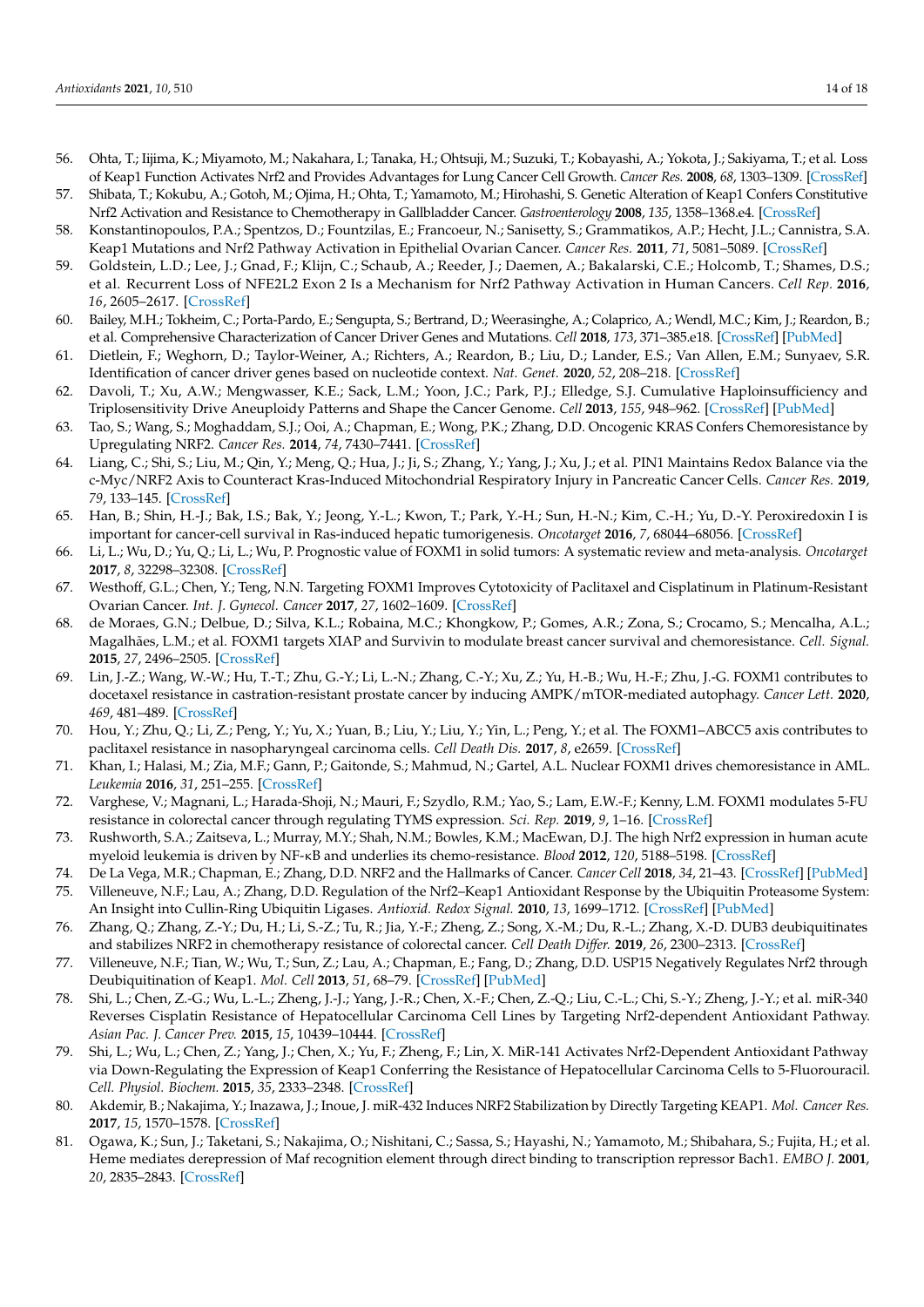- <span id="page-14-0"></span>82. Sun, J.; Hoshino, H.; Takaku, K.; Nakajima, O.; Muto, A.; Suzuki, H.; Tashiro, S.; Takahashi, S.; Shibahara, S.; Alam, J.; et al. Hemoprotein Bach1 regulates enhancer availability of heme oxygenase-1 gene. *EMBO J.* **2002**, *21*, 5216–5224. [\[CrossRef\]](http://doi.org/10.1093/emboj/cdf516)
- <span id="page-14-1"></span>83. Oyake, T.; Itoh, K.; Motohashi, H.; Hayashi, N.; Hoshino, H.; Nishizawa, M.; Yamamoto, M.; Igarashi, K. Bach proteins belong to a novel family of BTB-basic leucine zipper transcription factors that interact with MafK and regulate transcription through the NF-E2 site. *Mol. Cell. Biol.* **1996**, *16*, 6083–6095. [\[CrossRef\]](http://doi.org/10.1128/MCB.16.11.6083)
- <span id="page-14-2"></span>84. Zenke-Kawasaki, Y.; Dohi, Y.; Katoh, Y.; Ikura, T.; Ikura, M.; Asahara, T.; Tokunaga, F.; Iwai, K.; Igarashi, K. Heme Induces Ubiquitination and Degradation of the Transcription Factor Bach1. *Mol. Cell. Biol.* **2007**, *27*, 6962–6971. [\[CrossRef\]](http://doi.org/10.1128/MCB.02415-06)
- <span id="page-14-3"></span>85. Liang, Y.; Wu, H.; Lei, R.; Chong, R.A.; Wei, Y.; Lu, X.; Tagkopoulos, I.; Kung, S.-Y.; Yang, Q.; Hu, G.; et al. Transcriptional Network Analysis Identifies BACH1 as a Master Regulator of Breast Cancer Bone Metastasis. *J. Biol. Chem.* **2012**, *287*, 33533–33544. [\[CrossRef\]](http://doi.org/10.1074/jbc.M112.392332)
- <span id="page-14-4"></span>86. Wiel, C.; Le Gal, K.; Ibrahim, M.X.; Jahangir, C.A.; Kashif, M.; Yao, H.; Ziegler, D.V.; Xu, X.; Ghosh, T.; Mondal, T.; et al. BACH1 Stabilization by Antioxidants Stimulates Lung Cancer Metastasis. *Cell* **2019**, *178*, 330–345.e22. [\[CrossRef\]](http://doi.org/10.1016/j.cell.2019.06.005)
- <span id="page-14-5"></span>87. Hayes, J.D.; Dinkova-Kostova, A.T.; Tew, K.D. Oxidative Stress in Cancer. *Cancer Cell* **2020**, *38*, 167–197. [\[CrossRef\]](http://doi.org/10.1016/j.ccell.2020.06.001)
- <span id="page-14-6"></span>88. St Clair, D.K.; Porntadavity, S.; Xu, Y.; Kiningham, K. Transcription regulation of human manganese superoxide dismutase gene. *Methods Enzymol.* **2002**, *349*, 306–312.
- <span id="page-14-7"></span>89. Lingappan, K. NF-kappaB in Oxidative Stress. *Curr. Opin. Toxicol.* **2018**, *7*, 81–86. [\[CrossRef\]](http://doi.org/10.1016/j.cotox.2017.11.002)
- <span id="page-14-8"></span>90. Liu, T.; Zhang, L.; Joo, D.; Sun, S.-C. NF-κB signaling in inflammation. *Signal Transduct. Target. Ther.* **2017**, *2*, 17023. [\[CrossRef\]](http://doi.org/10.1038/sigtrans.2017.23)
- <span id="page-14-9"></span>91. Zhou, A.; Scoggin, S.; Gaynor, R.B.; Williams, N.S. Identification of NF-κB-regulated genes induced by TNFα utilizing expression profiling and RNA interference. *Oncogene* **2003**, *22*, 2054–2064. [\[CrossRef\]](http://doi.org/10.1038/sj.onc.1206262)
- <span id="page-14-10"></span>92. Huber, M.A.; Beug, H.; Wirth, T. Epithelial-Mesenchymal Transition: NF-κB Takes Center Stage. *Cell Cycle* **2004**, *3*, 1477–1480. [\[CrossRef\]](http://doi.org/10.4161/cc.3.12.1280)
- <span id="page-14-11"></span>93. Wang, H.; Jia, X.-H.; Chen, J.-R.; Wang, J.-Y.; Li, Y.-J. Osthole shows the potential to overcome P-glycoprotein-mediated multidrug resistance in human myelogenous leukemia K562/ADM cells by inhibiting the PI3K/Akt signaling pathway. *Oncol. Rep.* **2016**, *35*, 3659–3668. [\[CrossRef\]](http://doi.org/10.3892/or.2016.4730) [\[PubMed\]](http://www.ncbi.nlm.nih.gov/pubmed/27109742)
- <span id="page-14-12"></span>94. Djavaheri-Mergny, M.; Javelaud, D.; Wietzerbin, J.; Besançon, F. NF-κB activation prevents apoptotic oxidative stress via an increase of both thioredoxin and MnSOD levels in TNFα-treated Ewing sarcoma cells. *FEBS Lett.* **2004**, *578*, 111–115. [\[CrossRef\]](http://doi.org/10.1016/j.febslet.2004.10.082) [\[PubMed\]](http://www.ncbi.nlm.nih.gov/pubmed/15581626)
- <span id="page-14-13"></span>95. Egodwin, P.; Ebaird, A.-M.; Eheavey, S.; Ebarr, M.; O'Byrne, K.J.; Gately, K.A. Targeting Nuclear Factor-Kappa B to Overcome Resistance to Chemotherapy. *Front. Oncol.* **2013**, *3*, 120. [\[CrossRef\]](http://doi.org/10.3389/fonc.2013.00120)
- <span id="page-14-14"></span>96. Li, F.; Sethi, G. Targeting transcription factor NF-κB to overcome chemoresistance and radioresistance in cancer therapy. *Biochim. et Biophys. Acta (BBA) Rev. Cancer* **2010**, *1805*, 167–180. [\[CrossRef\]](http://doi.org/10.1016/j.bbcan.2010.01.002)
- <span id="page-14-15"></span>97. Li, Q.; Yang, G.; Feng, M.; Zheng, S.; Cao, Z.; Qiu, J.; You, L.; Zheng, L.; Hu, Y.; Zhang, T.; et al. NF-kappaB in pancreatic cancer: Its key role in chemoresistance. *Cancer Lett.* **2018**, *421*, 127–134. [\[CrossRef\]](http://doi.org/10.1016/j.canlet.2018.02.011) [\[PubMed\]](http://www.ncbi.nlm.nih.gov/pubmed/29432846)
- <span id="page-14-16"></span>98. Meng, Q.; Liang, C.; Hua, J.; Zhang, B.; Liu, J.; Zhang, Y.; Wei, M.; Yu, X.; Xu, J.; Shi, S. A miR-146a-5p/TRAF6/NFkB p65 axis regulates pancreatic cancer chemoresistance: Functional validation and clinical significance. *Theranostics* **2020**, *10*, 3967–3979. [\[CrossRef\]](http://doi.org/10.7150/thno.40566)
- <span id="page-14-17"></span>99. Zhan, Y.; Qiu, Y.; Wang, H.; Wang, Z.; Xu, J.; Fan, G.; Xu, J.; Li, W.; Cao, Y.; Le, M.-V.; et al. Bufalin reverses multidrug resistance by regulating stemness through the CD133/nuclear factor-κB/MDR1 pathway in colorectal cancer. *Cancer Sci.* **2020**, *111*, 1619–1630. [\[CrossRef\]](http://doi.org/10.1111/cas.14345) [\[PubMed\]](http://www.ncbi.nlm.nih.gov/pubmed/32058643)
- <span id="page-14-18"></span>100. Klotz, L.-O.; Sánchez-Ramos, C.; Prieto-Arroyo, I.; Urbánek, P.; Steinbrenner, H.; Monsalve, M. Redox regulation of FoxO transcription factors. *Redox Biol.* **2015**, *6*, 51–72. [\[CrossRef\]](http://doi.org/10.1016/j.redox.2015.06.019)
- <span id="page-14-19"></span>101. Kops, G.J.P.L.; Dansen, T.B.; Polderman, P.E.; Saarloos, I.; Wirtz, K.W.A.; Coffer, P.J.; Huang, T.-T.; Bos, J.L.; Medema, R.H.; Burgering, B.M.T. Forkhead transcription factor FOXO3a protects quiescent cells from oxidative stress. *Nat. Cell Biol.* **2002**, *419*, 316–321. [\[CrossRef\]](http://doi.org/10.1038/nature01036)
- <span id="page-14-20"></span>102. Klotz, L.-O.; Steinbrenner, H. Cellular adaptation to xenobiotics: Interplay between xenosensors, reactive oxygen species and FOXO transcription factors. *Redox Biol.* **2017**, *13*, 646–654. [\[CrossRef\]](http://doi.org/10.1016/j.redox.2017.07.015)
- <span id="page-14-21"></span>103. Maris, J.M.; Hogarty, M.D.; Bagatell, R.; Cohn, S.L. Neuroblastoma. *Lancet* **2007**, *369*, 2106–2120. [\[CrossRef\]](http://doi.org/10.1016/S0140-6736(07)60983-0)
- <span id="page-14-22"></span>104. Hui, R.C.-Y.; Gomes, A.R.; Constantinidou, D.; Costa, J.R.; Karadedou, C.T.; De Mattos, S.F.; Wymann, M.P.; Brosens, J.J.; Schulze, A.; Lam, E.W.-F. The Forkhead Transcription Factor FOXO3a Increases Phosphoinositide-3 Kinase/Akt Activity in Drug-Resistant Leukemic Cells through Induction of PIK3CA Expression. *Mol. Cell. Biol.* **2008**, *28*, 5886–5898. [\[CrossRef\]](http://doi.org/10.1128/MCB.01265-07)
- 105. Hui, R.C.-Y.; Francis, R.E.; Guest, S.K.; Costa, J.R.; Gomes, A.R.; Myatt, S.S.; Brosens, J.J.; Lam, E.W.-F. Doxorubicin activates FOXO3a to induce the expression of multidrug resistance gene ABCB1 (MDR1) in K562 leukemic cells. *Mol. Cancer Ther.* **2008**, *7*, 670–678. [\[CrossRef\]](http://doi.org/10.1158/1535-7163.MCT-07-0397)
- 106. Kumazoe, M.; Takai, M.; Hiroi, S.; Takeuchi, C.; Kadomatsu, M.; Nojiri, T.; Onda, H.; Bae, J.; Huang, Y.; Takamatsu, K.; et al. The FOXO3/PGC-1β signaling axis is essential for cancer stem cell properties of pancreatic ductal adenocarcinoma. *J. Biol. Chem.* **2017**, *292*, 10813–10823. [\[CrossRef\]](http://doi.org/10.1074/jbc.M116.772111)
- <span id="page-14-23"></span>107. Xu, K.; Zhang, Z.; Pei, H.; Wang, H.; Li, L.; Xia, Q. FoxO3a induces temozolomide resistance in glioblastoma cells via the regulation of β-catenin nuclear accumulation. *Oncol. Rep.* **2017**, *37*, 2391–2397. [\[CrossRef\]](http://doi.org/10.3892/or.2017.5459) [\[PubMed\]](http://www.ncbi.nlm.nih.gov/pubmed/28260024)
- 108. Rupp, M.; Hagenbuchner, J.; Rass, B.; Fiegl, H.; Kiechl-Kohlendorfer, U.; Obexer, P.; Ausserlechner, M.J. FOXO3-mediated chemo-protection in high-stage neuroblastoma depends on wild-type TP53 and SESN3. *Oncogene* **2017**, *36*, 6190–6203. [\[CrossRef\]](http://doi.org/10.1038/onc.2017.288) [\[PubMed\]](http://www.ncbi.nlm.nih.gov/pubmed/28869600)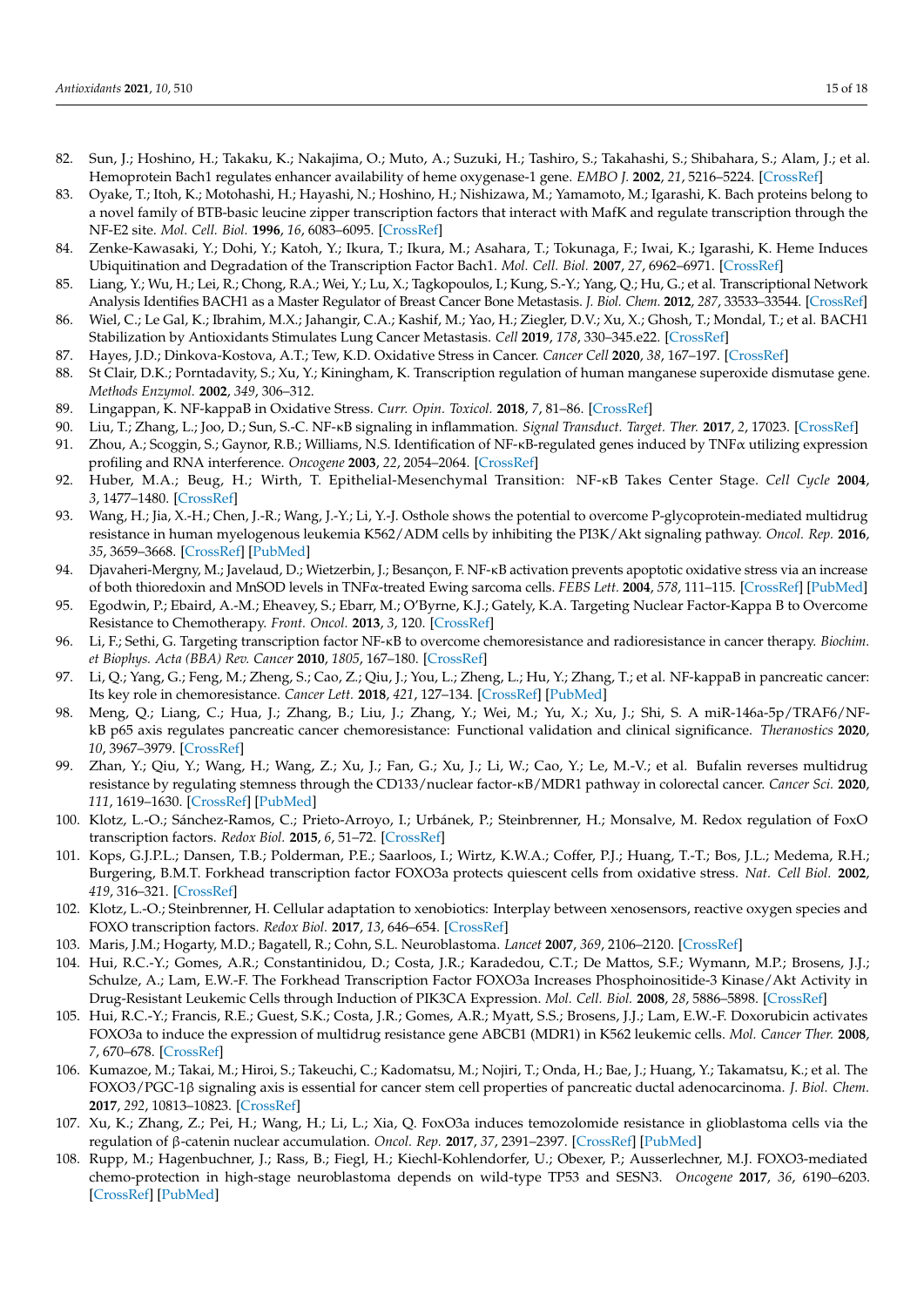- <span id="page-15-0"></span>109. Salcher, S.; Spoden, G.; Hagenbuchner, J.; Führer, S.; Kaserer, T.; Tollinger, M.; Huber-Cantonati, P.; Gruber, T.; Schuster, D.; Gust, R.; et al. A drug library screen identifies Carbenoxolone as novel FOXO inhibitor that overcomes FOXO3-mediated chemoprotection in high-stage neuroblastoma. *Oncogene* **2020**, *39*, 1080–1097. [\[CrossRef\]](http://doi.org/10.1038/s41388-019-1044-7) [\[PubMed\]](http://www.ncbi.nlm.nih.gov/pubmed/31591479)
- <span id="page-15-1"></span>110. Osuka, S.; Sampetrean, O.; Shimizu, T.; Saga, I.; Onishi, N.; Sugihara, E.; Okubo, J.; Fujita, S.; Takano, S.; Matsumura, A.; et al. IGF1 Receptor Signaling Regulates Adaptive Radioprotection in Glioma Stem Cells. *Stem Cells* **2013**, *31*, 627–640. [\[CrossRef\]](http://doi.org/10.1002/stem.1328) [\[PubMed\]](http://www.ncbi.nlm.nih.gov/pubmed/23335250)
- <span id="page-15-2"></span>111. Yu, Y.; Guo, M.; Wei, Y.; Yu, S.; Li, H.; Wang, Y.; Xu, X.; Cui, Y.; Tian, J.; Liang, L.; et al. FoxO3a confers cetuximab resistance in RAS wild-type metastatic colorectal cancer through c-Myc. *Oncotarget* **2016**, *7*, 80888–80900. [\[CrossRef\]](http://doi.org/10.18632/oncotarget.13105) [\[PubMed\]](http://www.ncbi.nlm.nih.gov/pubmed/27825133)
- <span id="page-15-3"></span>112. Wilson, M.S.; Brosens, J.J.; Schwenen, H.D.; Lam, E.W.-F. FOXO and FOXM1 in cancer: The FOXO-FOXM1 axis shapes the outcome of cancer chemotherapy. *Curr. Drug Targets* **2011**, *12*, 1256–1266. [\[CrossRef\]](http://doi.org/10.2174/138945011796150244)
- <span id="page-15-4"></span>113. Glorieux, C.; Sandoval, J.M.; Fattaccioli, A.; Dejeans, N.; Garbe, J.C.; Dieu, M.; Verrax, J.; Renard, P.; Huang, P.; Calderon, P.B. Chromatin remodeling regulates catalase expression during cancer cells adaptation to chronic oxidative stress. *Free Radic. Biol. Med.* **2016**, *99*, 436–450. [\[CrossRef\]](http://doi.org/10.1016/j.freeradbiomed.2016.08.031)
- <span id="page-15-5"></span>114. Amstad, P.A.; Krupitza, G.; Cerutti, P.A. Mechanism of c-fos induction by active oxygen. *Cancer Res.* **1992**, *52*, 3952–3960. [\[PubMed\]](http://www.ncbi.nlm.nih.gov/pubmed/1617671)
- <span id="page-15-6"></span>115. Shaulian, E.; Karin, M. AP-1 as a regulator of cell life and death. *Nat. Cell Biol.* **2002**, *4*, E131–E136. [\[CrossRef\]](http://doi.org/10.1038/ncb0502-e131) [\[PubMed\]](http://www.ncbi.nlm.nih.gov/pubmed/11988758)
- <span id="page-15-7"></span>116. Eferl, R.; Wagner, E.F. AP-1: A double-edged sword in tumorigenesis. *Nat. Rev. Cancer* **2003**, *3*, 859–868. [\[CrossRef\]](http://doi.org/10.1038/nrc1209)
- <span id="page-15-8"></span>117. Hsieh, M.-J.; Chen, J.-C.; Yang, W.-E.; Chien, S.-Y.; Chen, M.-K.; Lo, Y.-S.; Hsi, Y.-T.; Chuang, Y.-C.; Lin, C.-C.; Yang, S.-F. Dehydroandrographolide inhibits oral cancer cell migration and invasion through NF-κB-, AP-1-, and SP-1-modulated matrix metalloproteinase-2 inhibition. *Biochem. Pharmacol.* **2017**, *130*, 10–20. [\[CrossRef\]](http://doi.org/10.1016/j.bcp.2017.01.011)
- <span id="page-15-9"></span>118. Wang, F.; Lv, P.; Gu, Y.; Li, L.; Ge, X.; Guo, G. Galectin-1 knockdown improves drug sensitivity of breast cancer by reducing P-glycoprotein expression through inhibiting the Raf-1/AP-1 signaling pathway. *Oncotarget* **2017**, *8*, 25097–25106. [\[CrossRef\]](http://doi.org/10.18632/oncotarget.15341)
- <span id="page-15-10"></span>119. Wang, Y.; Wan, G.-H.; Wu, Y.-M.; Wang, H.-S.; Wang, H.-F.; Zhang, G.; Lu, L.-L.; Li, Z.-Q.; Chan, K.-Y.; Zhou, Y.; et al. AP-1 confers resistance to anti-cancer therapy by activating XIAP. *Oncotarget* **2018**, *9*, 14124–14137. [\[CrossRef\]](http://doi.org/10.18632/oncotarget.23897)
- <span id="page-15-11"></span>120. Mantovani, F.; Collavin, L.; Del Sal, G. Mutant p53 as a guardian of the cancer cell. *Cell Death Differ.* **2019**, *26*, 199–212. [\[CrossRef\]](http://doi.org/10.1038/s41418-018-0246-9)
- <span id="page-15-12"></span>121. Lisek, K.; Campaner, E.; Ciani, Y.; Walerych, D.; Del Sal, G. Mutant p53 tunes the NRF2-dependent antioxidant response to support survival of cancer cells. *Oncotarget* **2018**, *9*, 20508–20523. [\[CrossRef\]](http://doi.org/10.18632/oncotarget.24974) [\[PubMed\]](http://www.ncbi.nlm.nih.gov/pubmed/29755668)
- <span id="page-15-13"></span>122. Lee, H.-N.; Jin, H.-O.; Park, J.-A.; Kim, J.-H.; Kim, J.-Y.; Kim, B.; Kim, W.; Hong, S.-E.; Lee, Y.-H.; Chang, Y.H.; et al. Heme oxygenase-1 determines the differential response of breast cancer and normal cells to piperlongumine. *Mol. Cells* **2015**, *38*, 327–335. [\[CrossRef\]](http://doi.org/10.14348/molcells.2015.2235) [\[PubMed\]](http://www.ncbi.nlm.nih.gov/pubmed/25813625)
- <span id="page-15-14"></span>123. Bergamaschi, D.; Gasco, M.; Hiller, L.; Sullivan, A.; Syed, N.; Trigiante, G.; Yulug, I.; Merlano, M.; Numico, G.; Comino, A.; et al. p53 polymorphism influences response in cancer chemotherapy via modulation of p73-dependent apoptosis. *Cancer Cell* **2003**, *3*, 387–402. [\[CrossRef\]](http://doi.org/10.1016/S1535-6108(03)00079-5)
- <span id="page-15-15"></span>124. Chee, J.L.; Saidin, S.; Lane, D.P.; Leong, S.M.; Noll, J.E.; Neilsen, P.M.; Phua, Y.T.; Gabra, H.; Lim, T.M. Wild-type and mutant p53 mediate cisplatin resistance through interaction and inhibition of active caspase-9. *Cell Cycle* **2013**, *12*, 278–288. [\[CrossRef\]](http://doi.org/10.4161/cc.23054) [\[PubMed\]](http://www.ncbi.nlm.nih.gov/pubmed/23255126)
- <span id="page-15-16"></span>125. Frank, A.K.; Pietsch, E.C.; Dumont, P.; Tao, J.; Murphy, M.E. Wild-type and mutant p53 proteins interact with mitochondrial caspase-3. *Cancer Biol. Ther.* **2011**, *11*, 740–745. [\[CrossRef\]](http://doi.org/10.4161/cbt.11.8.14906)
- <span id="page-15-17"></span>126. Goffart, S.; Wiesner, R.J. Regulation and co-ordination of nuclear gene expression during mitochondrial biogenesis. *Exp. Physiol.* **2003**, *88*, 33–40. [\[CrossRef\]](http://doi.org/10.1113/eph8802500)
- <span id="page-15-18"></span>127. Chambers, J.M.; Wingert, R.A. PGC-1α in Disease: Recent Renal Insights into a Versatile Metabolic Regulator. *Cells* **2020**, *9*, 2234. [\[CrossRef\]](http://doi.org/10.3390/cells9102234)
- <span id="page-15-19"></span>128. Mastropasqua, F.; Girolimetti, G.; Shoshan, M. PGC1α: Friend or Foe in Cancer? *Genes* **2018**, *9*, 48. [\[CrossRef\]](http://doi.org/10.3390/genes9010048)
- <span id="page-15-20"></span>129. Paku, M.; Haraguchi, N.; Takeda, M.; Fujino, S.; Ogino, T.; Takahashi, H.; Miyoshi, N.; Uemura, M.; Mizushima, T.; Yamamoto, H.; et al. SIRT3-Mediated SOD2 and PGC-1α Contribute to Chemoresistance in Colorectal Cancer Cells. *Ann. Surg. Oncol.* **2021**, 1–13. [\[CrossRef\]](http://doi.org/10.1245/s10434-020-09373-x)
- <span id="page-15-21"></span>130. Cruz-Bermúdez, A.; Laza-Briviesca, R.; Vicente-Blanco, R.J.; García-Grande, A.; Coronado, M.J.; Laine-Menéndez, S.; Palacios-Zambrano, S.; Moreno-Villa, M.R.; Ruiz-Valdepeñas, A.M.; Lendinez, C.; et al. Cisplatin resistance involves a metabolic reprogramming through ROS and PGC-1α in NSCLC which can be overcome by OXPHOS inhibition. *Free Radic. Biol. Med.* **2019**, *135*, 167–181. [\[CrossRef\]](http://doi.org/10.1016/j.freeradbiomed.2019.03.009) [\[PubMed\]](http://www.ncbi.nlm.nih.gov/pubmed/30880247)
- <span id="page-15-22"></span>131. Harvey, K.F.; Zhang, X.; Thomas, D.M. The Hippo pathway and human cancer. *Nat. Rev. Cancer* **2013**, *13*, 246–257. [\[CrossRef\]](http://doi.org/10.1038/nrc3458) [\[PubMed\]](http://www.ncbi.nlm.nih.gov/pubmed/23467301)
- <span id="page-15-23"></span>132. Ciamporcero, E.; Daga, M.; Pizzimenti, S.; Roetto, A.; Dianzani, C.; Compagnone, A.; Palmieri, A.; Ullio, C.; Cangemi, L.; Pili, R.; et al. Crosstalk between Nrf2 and YAP contributes to maintaining the antioxidant potential and chemoresistance in bladder cancer. *Free Radic. Biol. Med.* **2018**, *115*, 447–457. [\[CrossRef\]](http://doi.org/10.1016/j.freeradbiomed.2017.12.005) [\[PubMed\]](http://www.ncbi.nlm.nih.gov/pubmed/29248722)
- <span id="page-15-24"></span>133. Shao, D.; Zhai, P.; Del Re, D.P.; Sciarretta, S.; Yabuta, N.; Nojima, H.; Lim, D.-S.; Pan, D.; Sadoshima, J. A functional interaction between Hippo-YAP signalling and FoxO1 mediates the oxidative stress response. *Nat. Commun.* **2014**, *5*, 1–10. [\[CrossRef\]](http://doi.org/10.1038/ncomms4315)
- <span id="page-15-25"></span>134. Zhou, Y.; Wang, Y.; Zhou, W.; Chen, T.; Wu, Q.; Chutturghoon, V.K.; Lin, B.; Geng, L.; Yang, Z.; Zhou, L.; et al. YAP promotes multi-drug resistance and inhibits autophagy-related cell death in hepatocellular carcinoma via the RAC1-ROS-mTOR pathway. *Cancer Cell Int.* **2019**, *19*, 1–15. [\[CrossRef\]](http://doi.org/10.1186/s12935-019-0898-7)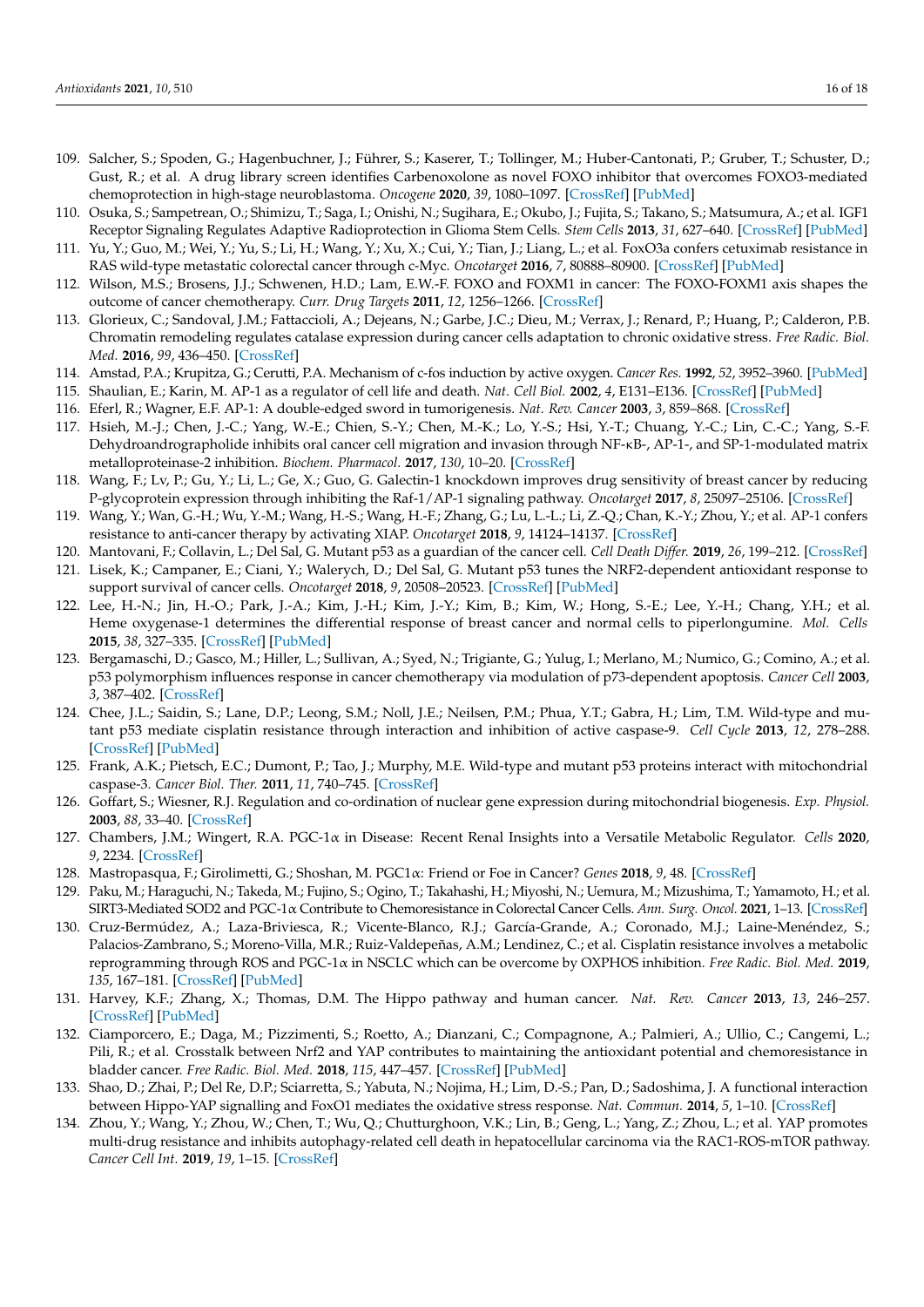- <span id="page-16-0"></span>135. Bauzone, M.; Souidi, M.; Dessein, A.-F.; Wisztorski, M.; Vincent, A.; Gimeno, J.-P.; Monté, D.; Van Seuningen, I.; Gespach, C.; Huet, G. Cross-talk between YAP and RAR-RXR Drives Expression of Stemness Genes to Promote 5-FU Resistance and Self-Renewal in Colorectal Cancer Cells. *Mol. Cancer Res.* **2021**. [\[CrossRef\]](http://doi.org/10.1158/1541-7786.MCR-20-0462)
- <span id="page-16-1"></span>136. Buckarma, E.H.; Werneburg, N.W.; Conboy, C.B.; Kabashima, A.; O'Brien, D.R.; Wang, C.; Rizvi, S.H.; Smoot, R.L. The YAP-Interacting Phosphatase SHP2 Can Regulate Transcriptional Coactivity and Modulate Sensitivity to Chemotherapy in Cholangiocarcinoma. *Mol. Cancer Res.* **2020**, *18*, 1574–1588. [\[CrossRef\]](http://doi.org/10.1158/1541-7786.MCR-20-0165)
- <span id="page-16-2"></span>137. Santoro, R.; Zanotto, M.; Simionato, F.; Zecchetto, C.; Merz, V.; Cavallini, C.; Piro, G.; Sabbadini, F.; Boschi, F.; Scarpa, A.; et al. Modulating TAK1 Expression Inhibits YAP and TAZ Oncogenic Functions in Pancreatic Cancer. *Mol. Cancer Ther.* **2020**, *19*, 247–257. [\[CrossRef\]](http://doi.org/10.1158/1535-7163.MCT-19-0270)
- <span id="page-16-3"></span>138. Varela-López, A.; Battino, M.; Navarro-Hortal, M.D.; Giampieri, F.; Forbes-Hernández, T.Y.; Romero-Márquez, J.M.; Collado, R.; Quiles, J.L. An update on the mechanisms related to cell death and toxicity of doxorubicin and the protective role of nutrients. *Food Chem. Toxicol.* **2019**, *134*, 110834. [\[CrossRef\]](http://doi.org/10.1016/j.fct.2019.110834)
- <span id="page-16-4"></span>139. Mirzaei, S.; Zarrabi, A.; Hashemi, F.; Zabolian, A.; Saleki, H.; Azami, N.; Hamzehlou, S.; Farahani, M.; Hushmandi, K.; Ashrafizadeh, M.; et al. Nrf2 Signaling Pathway in Chemoprotection and Doxorubicin Resistance: Potential Application in Drug Discovery. *Antioxidants* **2021**, *10*, 349. [\[CrossRef\]](http://doi.org/10.3390/antiox10030349)
- <span id="page-16-5"></span>140. Dasari, S.; Tchounwou, P.B. Cisplatin in cancer therapy: Molecular mechanisms of action. *Eur. J. Pharmacol.* **2014**, *740*, 364–378. [\[CrossRef\]](http://doi.org/10.1016/j.ejphar.2014.07.025)
- <span id="page-16-6"></span>141. Timerbaev, A.R.; Hartinger, C.G.; Aleksenko, S.S.; Keppler, B.K. Interactions of Antitumor Metallodrugs with Serum Proteins: Advances in Characterization Using Modern Analytical Methodology. *Chem. Rev.* **2006**, *106*, 2224–2248. [\[CrossRef\]](http://doi.org/10.1021/cr040704h)
- <span id="page-16-7"></span>142. Galluzzi, L.; Senovilla, L.; Vitale, I.; Michels, J.J.; Martins, I.; Kepp, O.; Castedo, M.; Kroemer, G. Molecular mechanisms of cisplatin resistance. *Oncogene* **2011**, *31*, 1869–1883. [\[CrossRef\]](http://doi.org/10.1038/onc.2011.384)
- <span id="page-16-8"></span>143. Salatino, A.; Aversa, I.; Battaglia, A.M.; Sacco, A.; Di Vito, A.; Santamaria, G.; Chirillo, R.; Veltri, P.; Tradigo, G.; Di Cello, A.; et al. H-Ferritin Affects Cisplatin-Induced Cytotoxicity in Ovarian Cancer Cells through the Modulation of ROS. *Oxidative Med. Cell Longev.* **2019**, *2019*, 1–13. [\[CrossRef\]](http://doi.org/10.1155/2019/3461251) [\[PubMed\]](http://www.ncbi.nlm.nih.gov/pubmed/31781333)
- <span id="page-16-9"></span>144. Xue, D.; Zhou, X.; Qiu, J. Emerging role of NRF2 in ROS-mediated tumor chemoresistance. *Biomed. Pharmacother.* **2020**, *131*, 110676. [\[CrossRef\]](http://doi.org/10.1016/j.biopha.2020.110676)
- <span id="page-16-10"></span>145. Verstovsek, S.; Giles, F.; Quintás-Cardama, A.; Perez, N.; Ravandi-Kashani, F.; Beran, M.; Freireich, E.; Kantarjian, H. Arsenic derivatives in hematologic malignancies: A role beyond acute promyelocytic leukemia? *Hematol. Oncol.* **2006**, *24*, 181–188. [\[CrossRef\]](http://doi.org/10.1002/hon.787) [\[PubMed\]](http://www.ncbi.nlm.nih.gov/pubmed/16783836)
- <span id="page-16-11"></span>146. Sumi, D.; Shinkai, Y.; Kumagai, Y. Signal transduction pathways and transcription factors triggered by arsenic trioxide in leukemia cells. *Toxicol. Appl. Pharmacol.* **2010**, *244*, 385–392. [\[CrossRef\]](http://doi.org/10.1016/j.taap.2010.02.012)
- <span id="page-16-12"></span>147. Liu, Q.; Zhang, H.; Smeester, L.; Zou, F.; Kesic, M.; Jaspers, I.; Pi, J.; Fry, R.C. The NRF2-mediated oxidative stress response pathway is associated with tumor cell resistance to arsenic trioxide across the NCI-60 panel. *BMC Med Genom.* **2010**, *3*, 37. [\[CrossRef\]](http://doi.org/10.1186/1755-8794-3-37)
- <span id="page-16-13"></span>148. Zhan, L.; Zhang, H.; Zhang, Q.; Woods, C.G.; Chen, Y.; Xue, P.; Dong, J.; Tokar, E.J.; Xu, Y.; Hou, Y.; et al. Regulatory role of KEAP1 and NRF2 in PPARgamma expression and chemoresistance in human non-small-cell lung carcinoma cells. *Free Radic. Biol. Med.* **2012**, *53*, 758–768. [\[CrossRef\]](http://doi.org/10.1016/j.freeradbiomed.2012.05.041)
- <span id="page-16-14"></span>149. Nishimoto, S.; Suzuki, T.; Koike, S.; Yuan, B.; Takagi, N.; Ogasawara, Y. Nrf2 activation ameliorates cytotoxic effects of arsenic trioxide in acute promyelocytic leukemia cells through increased glutathione levels and arsenic efflux from cells. *Toxicol. Appl. Pharmacol.* **2016**, *305*, 161–168. [\[CrossRef\]](http://doi.org/10.1016/j.taap.2016.06.017)
- <span id="page-16-15"></span>150. Rowinsky, E.K.; Donehower, R.C.; Jones, R.J.; Tucker, R.W. Microtubule changes and cytotoxicity in leukemic cell lines treated with taxol. *Cancer Res.* **1988**, *48*, 4093–4100.
- <span id="page-16-16"></span>151. Jiang, H.; Zhang, X.; Liao, Q.; Wu, W.; Liu, Y.; Huang, W. Electrochemical Monitoring of Paclitaxel-Induced ROS Release from Mitochondria inside Single Cells. *Small* **2019**, *15*, e1901787. [\[CrossRef\]](http://doi.org/10.1002/smll.201901787)
- <span id="page-16-17"></span>152. Chen, L.; He, J.; Zhou, J.; Xiao, Z.; Ding, N.; Duan, Y.; Li, W.; Sun, L. EIF2A promotes cell survival during paclitaxel treatment in vitro and in vivo. *J. Cell. Mol. Med.* **2019**, *23*, 6060–6071. [\[CrossRef\]](http://doi.org/10.1111/jcmm.14469)
- <span id="page-16-18"></span>153. Binenbaum, Y.; Na'Ara, S.; Gil, Z. Gemcitabine resistance in pancreatic ductal adenocarcinoma. *Drug Resist. Updates* **2015**, *23*, 55–68. [\[CrossRef\]](http://doi.org/10.1016/j.drup.2015.10.002)
- <span id="page-16-19"></span>154. Kim, M.P.; Gallick, G.E. Gemcitabine Resistance in Pancreatic Cancer: Picking the Key Players. *Clin. Cancer Res.* **2008**, *14*, 1284–1285. [\[CrossRef\]](http://doi.org/10.1158/1078-0432.CCR-07-2247)
- <span id="page-16-20"></span>155. Zarei, M.; Lal, S.; Parker, S.J.; Nevler, A.; Vaziri-Gohar, A.; Dukleska, K.; Mambelli-Lisboa, N.C.; Moffat, C.; Blanco, F.F.; Chand, S.N.; et al. Posttranscriptional Upregulation of IDH1 by HuR Establishes a Powerful Survival Phenotype in Pancreatic Cancer Cells. *Cancer Res.* **2017**, *77*, 4460–4471. [\[CrossRef\]](http://doi.org/10.1158/0008-5472.CAN-17-0015)
- <span id="page-16-21"></span>156. Zhao, H.; Duan, Q.; Zhang, Z.; Li, H.; Wu, H.; Shen, Q.; Wang, C.; Yin, T. Up-regulation of glycolysis promotes the stemness and EMT phenotypes in gemcitabine-resistant pancreatic cancer cells. *J. Cell. Mol. Med.* **2017**, *21*, 2055–2067. [\[CrossRef\]](http://doi.org/10.1111/jcmm.13126)
- <span id="page-16-22"></span>157. Zhao, H.; Wu, S.; Li, H.; Duan, Q.; Zhang, Z.; Shen, Q.; Wang, C.; Yin, T. ROS/KRAS/AMPK Signaling Contributes to Gemcitabine-Induced Stem-like Cell Properties in Pancreatic Cancer. *Mol. Ther. Oncolytics* **2019**, *14*, 299–312. [\[CrossRef\]](http://doi.org/10.1016/j.omto.2019.07.005)
- <span id="page-16-23"></span>158. Field-Smith, A.; Morgan, G.J.; E Davies, F. Bortezomib (Velcade?) in the treatment of multiple myeloma. *Ther. Clin. Risk Manag.* **2006**, *2*, 271–279. [\[CrossRef\]](http://doi.org/10.2147/tcrm.2006.2.3.271) [\[PubMed\]](http://www.ncbi.nlm.nih.gov/pubmed/18360602)